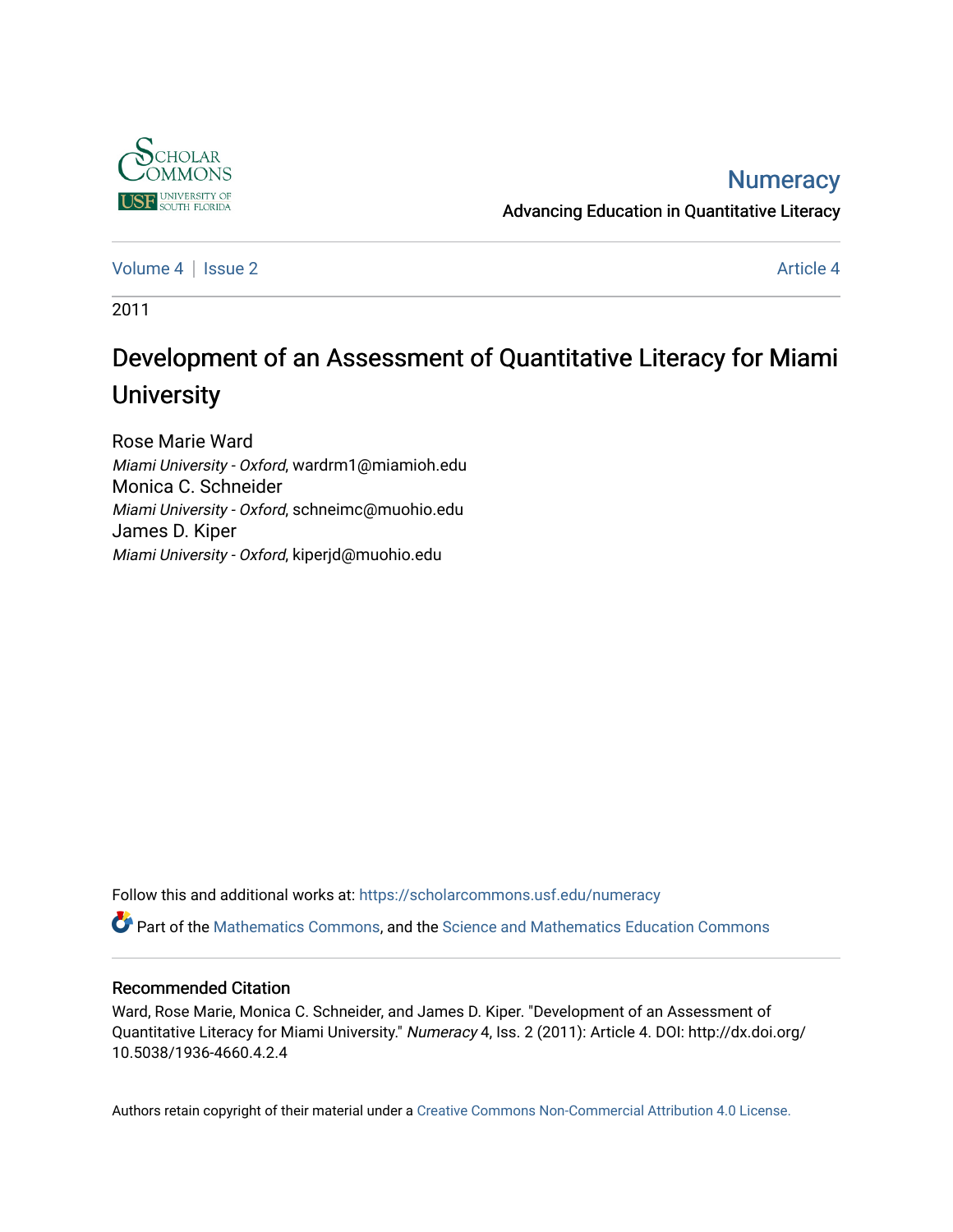## Development of an Assessment of Quantitative Literacy for Miami University

#### **Abstract**

Quantitative Literacy is a competence as important as general literacy; yet, while writing requirements are seemingly ubiquitous across the college curriculum, quantitative literacy requirements are not. The current project provides preliminary evidence of the reliability and validity of a quantitative literacy measure suitable for delivery online. A sample of 188 undergraduate students from Miami University, a midsize university in the midwestern U.S., participated in the current study. Scores on the measure, were inversely related to statistical/mathematical anxiety measures, directly related to subjective assessment of numeracy, and did not differ across gender or year in school. The resulting measure provides a reasonable tool and method of assessing quantitative literacy at a midsize university.

#### Keywords

Quantitative Literacy, assessment, college students

#### Creative Commons License



This work is licensed under a [Creative Commons Attribution-Noncommercial 4.0 License](https://creativecommons.org/licenses/by-nc/4.0/legalcode) 

#### Cover Page Footnote

Rose Marie Ward is an Associate Professor of Health Promotion at Miami University. Her teaching and research interests examine college student health behavior change -- specifically alcohol consumption and risky sexual behaviors. She is strong advocate for quantitative and statistical literacy.

Monica C. Schneider is an Assistant Professor of Political Science at Miami University. Her major research focuses on the study of stereotypes of female candidates in American politics. She has a particular interest in making sure that students gain enough quantitative literacy to effectively participate in a democracy.

James D. Kiper is Professor and Chair of the Department of Computer Science and Software Engineering at Miami University. His teaching and research interests lie in the areas of software engineering (particularly in design rationale) and in the scholarship of teaching and learning, especially in quantitative literacy and support for mobile learning.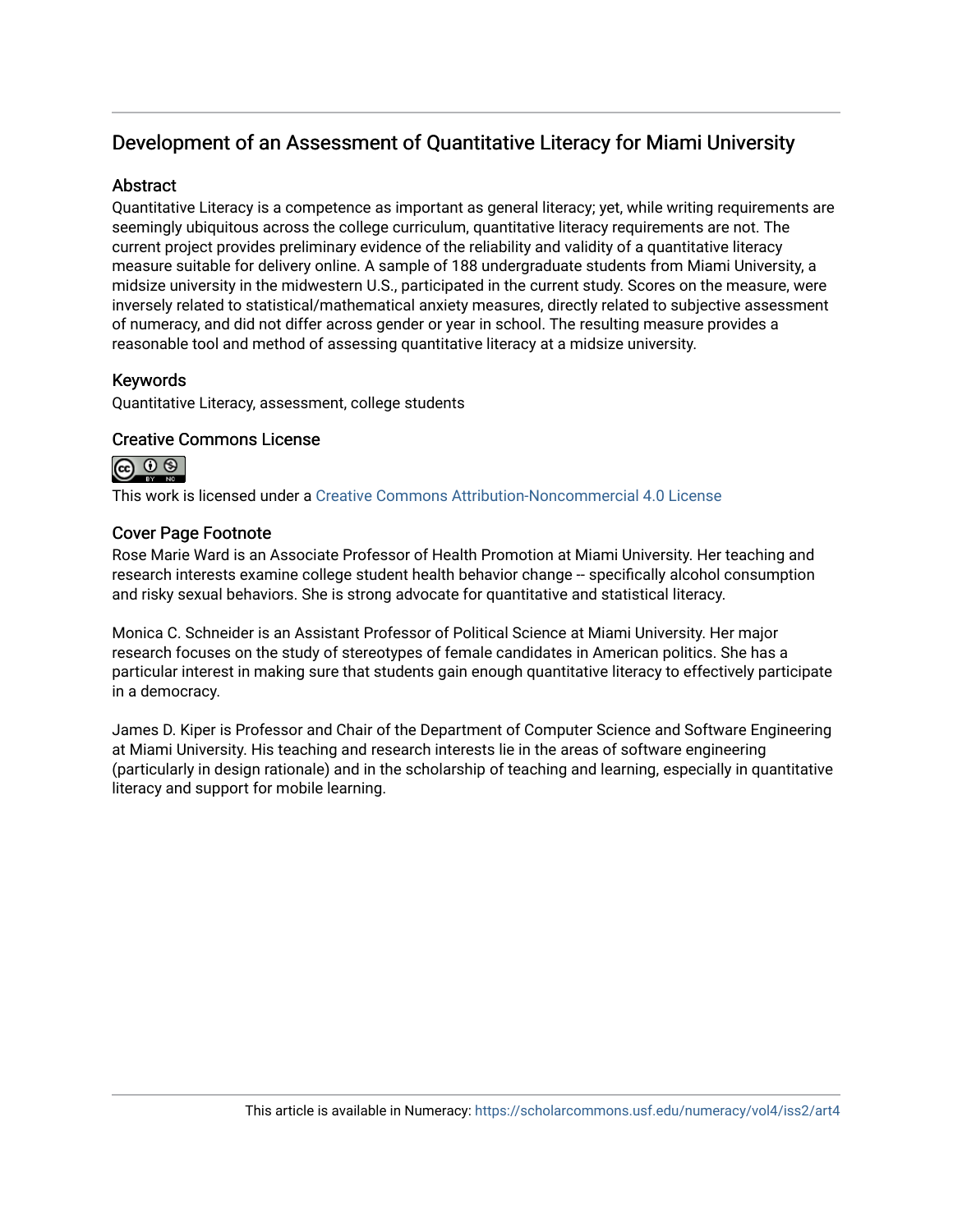## **Introduction**

Quantitative Literacy (QL) broadly refers to one's ability "to apply simple mathematical methods to the solution of *real-world problems*" according to the Sons Report (Sons 1996) of the Subcommittee on Quantitative Literacy Requirements of the Mathematical Association (MAA) Committee on the Undergraduate Program in Mathematics (CUPM). While numeracy or quantitative reasoning is a key learning outcome for college graduates (Sons 1996; AAC&U 2011), it is unclear that every college graduate can apply mathematical methods to solve problems in everyday life.

Specifically, the Sons Report continues, a quantitative literate graduate should be able to:

- 1. "Interpret mathematical models, such as formulas, graphs, tables, and schematics and draw inferences from them.
- 2. Represent mathematical information symbolically, visually, numerically, and verbally.
- 3. Use arithmetical, algebraic, geometric, and statistical methods to solve problems.
- 4. Estimate and check answers to mathematical problems in order to determine reasonableness, identify alternatives, and select optimal results.
- 5. Recognize that mathematical and statistical methods have limits." (Sons 1996).

These two quotations provide a framework to discuss the level of QL in the United States.

It is estimated that approximately half the adults in the U.S. have very basic or lower quantitative skills (Kirsch et al. 2002; Kutner et al. 2006). Like verbal literacy, QL is positively related to important outcomes (for an exception see Butcher, McEwan, and Taylor 2010). For instance, there is a relationship between QL and understanding health outcomes. Fagerlin et al. (2007) found that those with self-reported high QL ability, compared with those with a low QL ability, have an easier time interpreting health-related data and thereby make more sound medical decisions. Rothman et al. (2006) relate numeracy (another name for QL) to understanding nutrition labels; those with lower numeracy had a more difficult time making interpretations necessary for sound nutritional decisions. In addition, patients with higher levels of numeracy were able to understand better how mammography reduces risk (Schwartz et al. 1997). Furthermore, QL skills are crucial for a higher probability of employment (Rivera-Batiz 1992) and advancement within a job. However, only 32% of surveyed employers, in one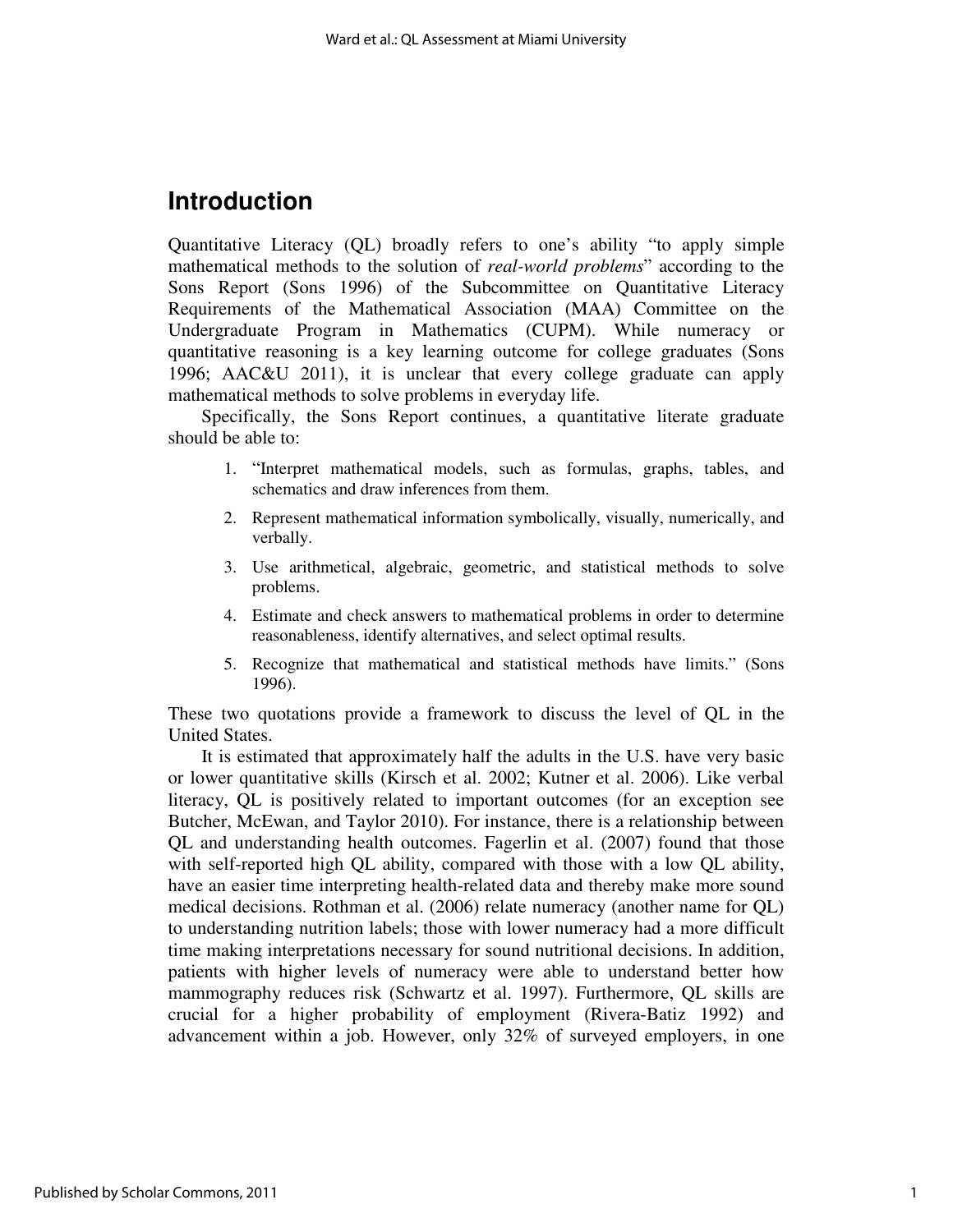survey, agree that college graduates are very well prepared in this area (Peter D. Hart Research Associates Inc. 2008). Finally, those with lower numeracy were more susceptible to framing effects (i.e., the propensity to choose positively over negatively worded outcomes even when the options are substantively equivalent) and more likely to be influenced by "competing, irrelevant affective considerations," (Peters et al. 2006, p. 407) making them generally poorer decision makers.

In light of the importance of QL skills, organizations such as the AAC&U recommend that colleges and universities make QL skills and the assessment of those skills a priority (AAC&U 2011). Complementing the list of skills from the Sons Report (Sons 1996) and the VALUE rubric (AAC&U 2011), the current study sought to develop an assessment of QL appropriate for a midsize university.

## **Background**

### **Quantitative Literacy: A Definition**

While many readers are undoubtedly aware of the numerous QL definitions (e.g., Steen 2001; Madison and Steen 2008; Nelson et al. 2008; Steele and Kilic-Bahi 2008), a few key definitions are highlighted below. Common to all of the definitions is that QL is the ability to apply mathematical operations to real-world problems. For example, Kirsch and colleagues (1993, pp. 3−4) suggest that it is

the knowledge and skills required to apply arithmetic operations, either alone or sequentially, using numbers embedded in printed material (e.g., balancing a checkbook, completing an order form)."

Montori and Rothman (2005, p. 1070) further clarify this definition by stating that

the specific aspect of literacy that involves solving problems requiring understanding and use of quantitative information is sometimes called numeracy. Numeracy skills include understanding basic calculations, time and money, measurement, estimation, logic and performing multistep operations. Most importantly, numeracy also involves the ability to infer what mathematical concepts need to be applied when interpreting specific situations, and to use this information to problem solve.

The AAC&U (2011) and Sons report (1996) contend that quantitative reasoning is a habit of mind that is to be used in everyday life situations. In short, QL is one's ability to use mathematics and statistics in everyday life.

Defining QL requires not only enumerating the skills that define it, but also distinguishing the concept from other, more familiar learning outcomes. In short, it is as important to specify what quantitative literacy *is not* as what it *is.* Lynn Steen, one of the founders of the QL movement, makes the point that quantitative literacy is not simply mathematics or statistics (Steen 2001, 2004). While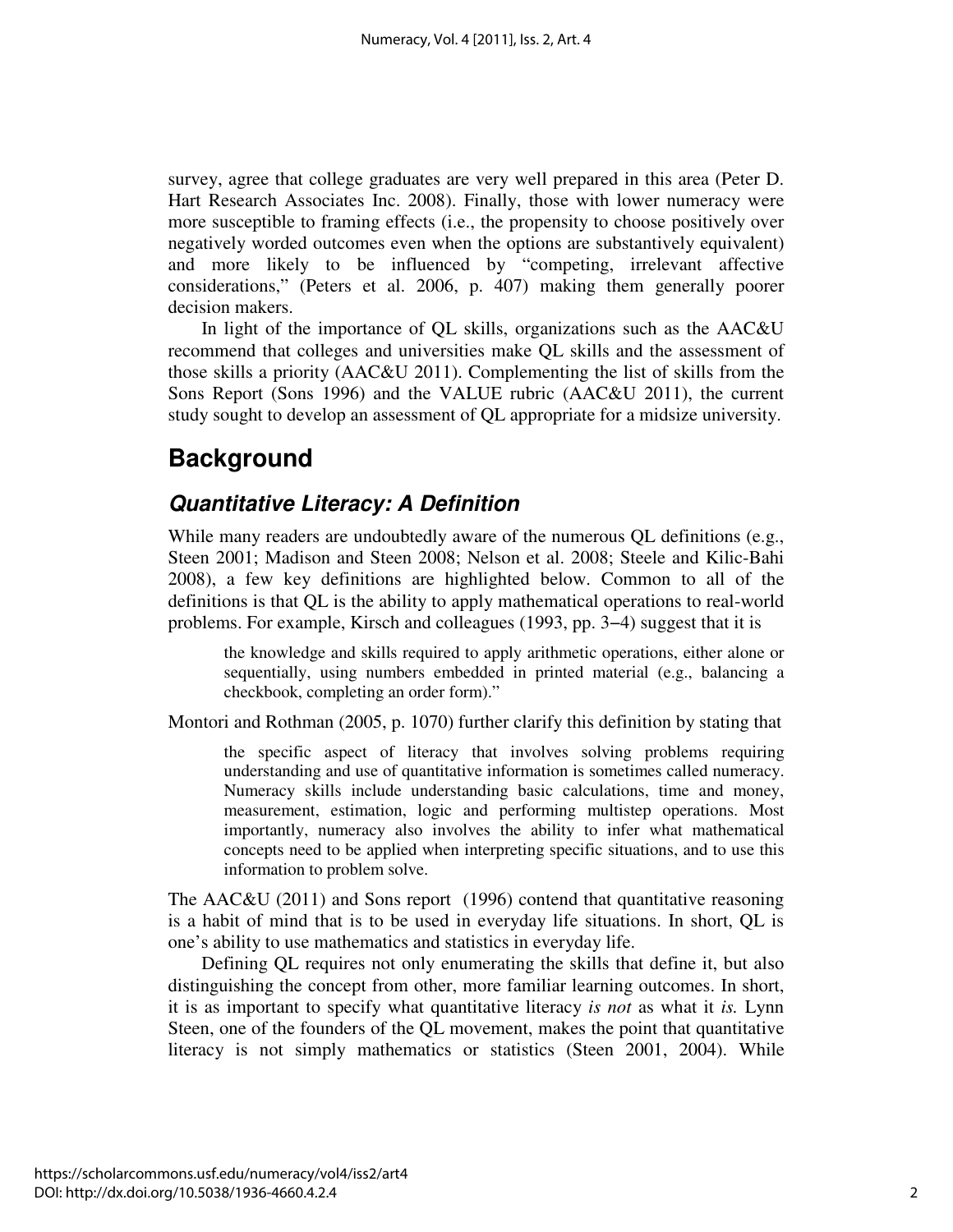mathematics deals with abstract concepts, QL focuses on decision making and problem solving in *real-world situations*. As a result, someone could be highly proficient in advanced mathematics without possessing quantitative literacy.

Several institutions for higher education have sought to develop QL requirements, based on one or more of the QL definitions (Ward et al. 2010).<sup>1</sup> For example, at Vassar College, New York, students must take a QL course before their third year (Vassar College 2010). Hollins University, Virginia, has instituted QL in a variety of courses across the curriculum (Diefenderfer, Doan, and Salowey 2004). Hamilton College, New York, has a center for QL and a course requirement (Hamilton College 2010). Furthermore, the state of Washington created quantitative reasoning as an "incentive initiative" (Davidson and McKinney 2001). In addition, the State Council of Higher Education for Virginia (2006) names "Quantitative Reasoning" as one of the six core competencies for public institutions.

While QL by itself is important, it cannot be examined in isolation. Fear of math, numbers, or statistics is a common affliction that can inhibit students from performing well on exams in a statistics course (Keeley, Zayac, and Correia 2008). Moreover, efforts that enhance the "mathematical self-efficacy" of students also raise test scores (Maier and Curtin 2005). Increasing students' comfort and confidence in using numerical concepts has been shown to be important for evaluating student performance in an individual class (Bos and Schneider 2009) and a university-wide QL program (Steen 2001, 2004). In sum, a successful QL program should leave students with a lasting command of using numbers in their lives, in addition to lowering student anxiety—or conversely improving their confidence—towards mathematical and statistical topics.

## **Quantitative Literacy: Assessment**

Assessments of broad learning outcomes like QL can serve a variety of needs from an institutional perspective and have been recommended by the AAC&U (2011). Assessment can provide an institution with baseline data on how students are doing at the current time period. Institutions can use an assessment to place students in courses or allow them to place out of particular requirements. Assessments can be used to gauge the effectiveness of a particular intervention, or even to set measures of success for graduating seniors (Gardner 2006). In short, assessment can assist in the planning of QL curriculum and courses, improvement of teaching practices, and improvement of undergraduate education in general (AAC&U 2011).

l

<sup>&</sup>lt;sup>1</sup> Lynn Arthur Steen from St. Olaf College developed a list of QL Programs in U.S. Colleges and Universities (Madison and Steen 2008, p. 10−13) . Between Steen's list and our own research, we found over 40 schools with either some type of QL requirement, center, or courses that explicitly mention quantitative literacy as a learning outcome.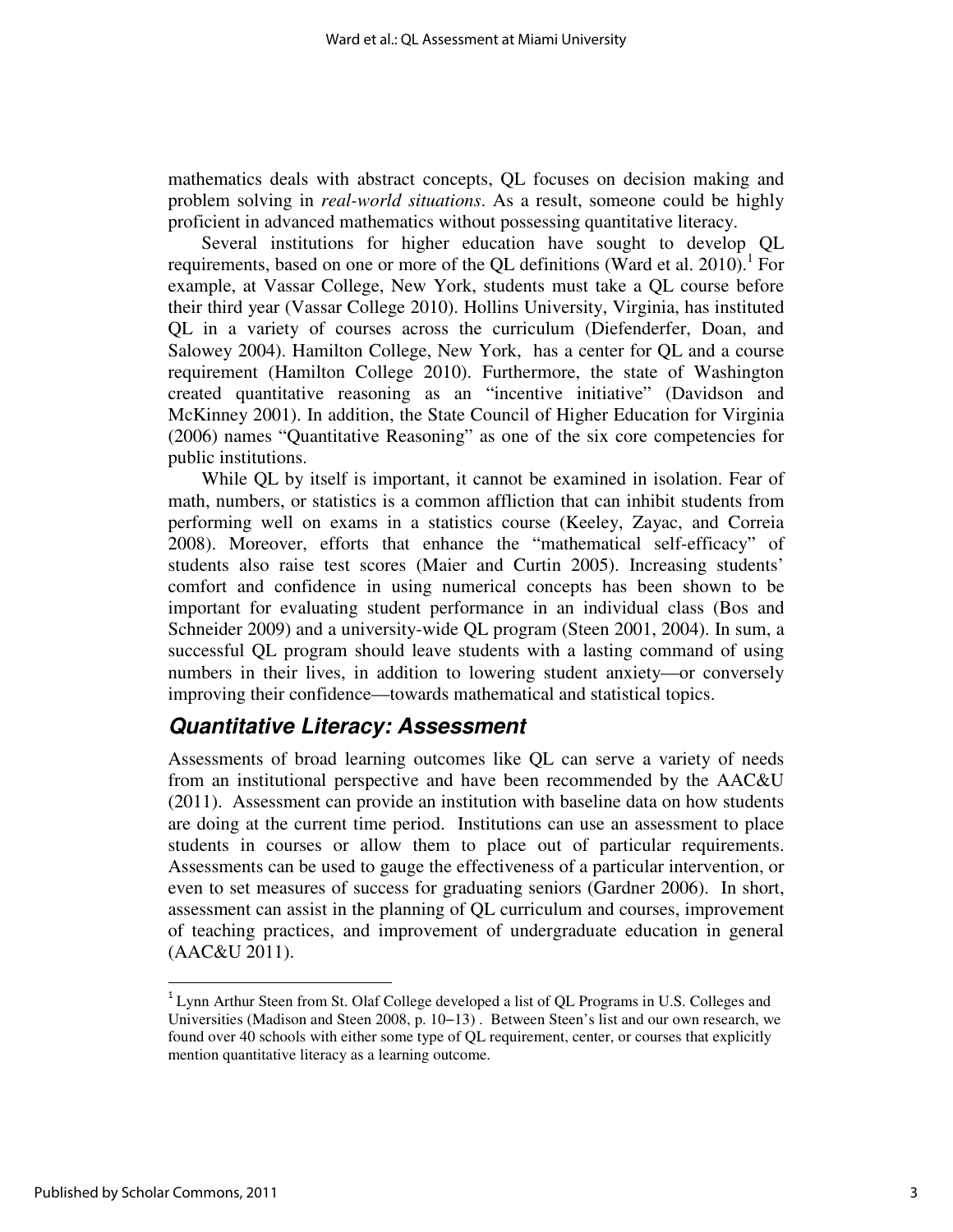The approach to the assessment of QL varies widely across institutions. Although the currently available assessments provide a variety of different options for assessing QL, many fit a narrow set of goals rather than addressing the many facets of QL. The assessment used by Dartmouth College, New Hampshire (Korey 2000), and Lawrence University, Wisconsin (Jordan and Haines 2006), asks students to rate their beliefs on four factors: (1) confidence in QL competency, (2) perceived utility of QL, (3) positive beliefs about QL, and (4) the level of interest in QL. This type of assessment incorporates beliefs about math and statistics, which is only a portion of many definitions of quantitative literacy. Colby-Sawyer College, New Hampshire (Steele and Kilic-Bahi 2010), developed the following three measures of quantitative literacy: (1) a basic skills test, (2) a QL skill test, and (3) a survey measuring the attributes of quantitative learning (i.e., self-confidence, anxiety, value, enjoyment, and motivation). In addition, Colby-Sawyer College created a rubric for evaluating senior projects on their use of QL. Donna Sundre and colleagues (Sundre 2008; Sundre and Thelk 2010) of James Madison University, Virginia, developed a 26-item multiple-choice assessment that focuses on two areas: "the ability to use graphical, symbolic, and numerical methods to analyze, organize, and interpret natural phenomenon" and "the ability to discriminate between association and causation and identify the types of evidence used to establish causation" (Sundre 2008). While Taylor (2009) calls this assessment "deep"—it asks enough questions to accurately measure the concepts—she also cites that its weakness is that it is "narrow" and reflects only two important areas. In addition, Ellington and Havor (2006) at Virginia Commonwealth University have a test with questions on topics such as unit analysis, interpretation of charts and graphs, proportional reasoning, counting principles, general percentages, percentage increase or decrease, the use of mathematical formulas, averages, and exponential growth. Unfortunately, not all these assessments are publically available nor do they meet all of the major components of quantitative literacy defined above.

## **Quantitative Literacy Learning Outcomes**

Prior to developing our QL assessment, we developed learning outcomes to guide the measurement development process. The Sons Report (1996) and the AAC&U VALUE rubric (2011) inspired the process. Based on these reports, there are five broad requirements (see Table 1). For example, students should be able to "interpret" and "represent" mathematical information. In addition, students should be able to use various mathematical methods to solve problems and they should be able to "estimate and check answers to mathematical problems in order to determine reasonableness" (Sons 1996). Finally, students should recognize the limitations of various mathematical and statistical models.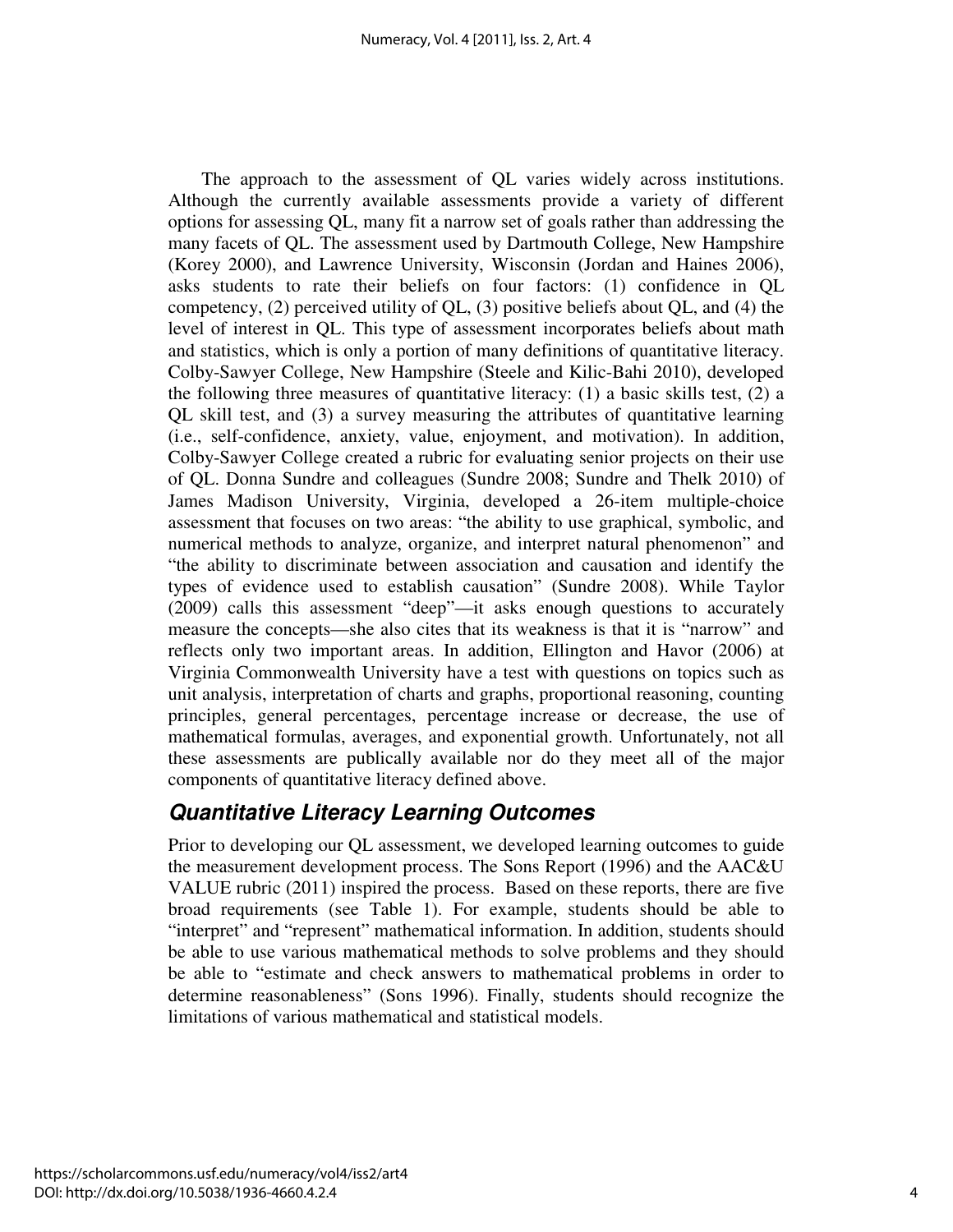**Table 1 Outcomes Generated by QL Faculty Learning Community and their Alignment to Learning Outcomes of the Sons Report (1996)** 

| <b>Sons Report</b><br><b>Learning Outcome</b>                                                                                                              | <b>Specific Outcomes</b>                                                                                                                                                                                                                                                                                                                                                                 |  |  |  |
|------------------------------------------------------------------------------------------------------------------------------------------------------------|------------------------------------------------------------------------------------------------------------------------------------------------------------------------------------------------------------------------------------------------------------------------------------------------------------------------------------------------------------------------------------------|--|--|--|
| Interpret mathematical models<br>such as formulas, graphs,<br>tables, and schematics and<br>draw inferences from them                                      | • Understand interval and rank data, and sets (nominal data)<br>• Interpret graphs and multiple visual displays of information and<br>data<br>• Write narratives interpreting quantitative data and their meaning<br>• Understand the difference between correlation and causality                                                                                                       |  |  |  |
| Represent mathematical<br>information symbolically,<br>visually, numerically, and<br>verbally                                                              | • Communicate quantitative information in written or graphical<br>forms<br>• Produce basic numerical and graphical summaries of data<br>• Formulate a basic translation of real-world problems into<br>symbolic abstractions that can be manipulated                                                                                                                                     |  |  |  |
| Use arithmetical, algebraic,<br>geometric, and statistical<br>methods to solve problems                                                                    | • Use quantitative data to determine which of two assertions is<br>best<br>Incorporate quantitative measures of uncertainty in<br>٠<br>understanding assertions, such as those found in popular media<br>• Have strategies for making decisions in the face of uncertainty<br>and incomplete data<br>• Read and interpret algorithmic descriptions of a process for<br>solving a problem |  |  |  |
| Estimate and check answers to<br>mathematical problems in<br>order to determine<br>reasonableness, identify<br>alternatives, and select optimal<br>results | • Develop a greater respect for scientific studies and data<br>produced from well-designed sample surveys and experiments<br>• Understand the importance of measurement issues<br>Be aware of the presence or absence of evidence in support of a<br>$\bullet$<br>claim and know various ways to assess the validity of evidence                                                         |  |  |  |
| Recognize that mathematical<br>and statistical methods have<br>limits                                                                                      | • Understand the limits of quantitative data, and explain why<br>some ideas are not amenable to quantification                                                                                                                                                                                                                                                                           |  |  |  |
| Objectives Not Otherwise<br>Specified                                                                                                                      | • Recognize and find quantitative information in their discipline<br>• Have a more positive feeling about the use of quantitative<br>information and be more favorably disposed towards using it                                                                                                                                                                                         |  |  |  |

A community of Miami University faculty with an interest in quantitative issues was established by the university's Center for the Enhancement of Learning, Teaching, and University Assessment. A *Faculty Learning Community* (FLC) is "a cross-disciplinary faculty and staff group of six to fifteen members…who engage in an active, collaborative, yearlong program with a curriculum about enhancing teaching and learning with frequent seminars and activities that provide learning, development, the scholarship of teaching, and community building" Cox 2004, p. 8). As part of weekly meetings, the FLC members read articles on QL, attended a Project Kaleidoscope conference on QL at Carleton College, $^2$  and consulted with a team from Hollins College. This group developed 17 learning outcomes that linked to a variety of QL definitions

 $\overline{\phantom{0}}$ 

<sup>&</sup>lt;sup>2</sup> http://serc.carleton.edu/quirk/pkal\_workshop08/index.html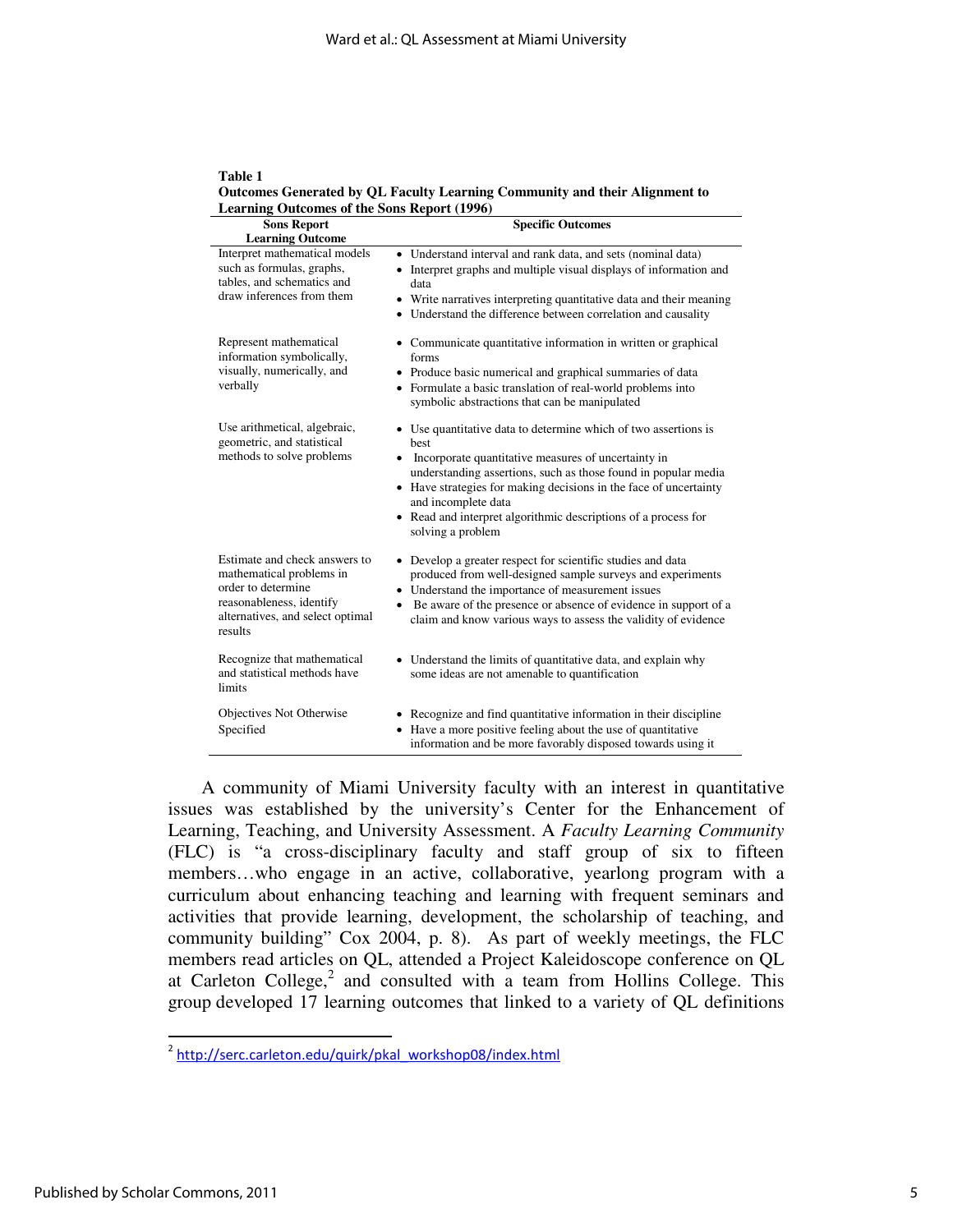(Table 1). These learning outcomes complement the headings of the requirements from the Sons report (1996) and the AAC&U guidelines (2011). For example these outcomes include "be able to understand interval and rank data, and sets (nominal data)" and "be able to use quantitative data to determine which of two assertions is best" (Sons 1996).

### **Unique Challenges for a Midsize University**

A number of colleges and universities have implemented QL initiatives. While some of these QL programs have been deployed and assessed, assessing quantitative literacy at a midsize university, like Miami University, poses unique challenges. The main branch of the campus used in the current study consists of approximately 15,000 undergraduate students. There are five different academic colleges/divisions: Arts and Science, Business, Education, Health and Society, Engineering and Applied Science, and Fine Arts (Miami University 2010). The university grants doctoral degrees yet has a strong undergraduate focus. In addition, the university currently has over 70 undergraduate areas of study or major. Given the size and breadth of programs available, implementing a university-wide assessment or even establishing core rubrics for each program at Miami University is a daunting task. Moreover, implementing rubrics for assessing QL portfolios (e.g., VALUE; AAC&U 2011) would likely be relegated into senior capstones (due to the universal nature of the course across the curriculum) thereby limiting the assessment of QL to only one stage of academic development.

Possibly in contrast to smaller institutions, midsize or larger universities need an assessment of QL that is not time- or resource-intensive. For example, at Carleton College, a liberal arts college in Minnesota, professors must evaluate individual student papers for quantitative concepts according to a created rubric as part of their assessment of QL (Grawe, Lutsky, and Tassava 2010). Colby-Sawyer College, New Hampshire, has QL goals in individual departments and assessment is conducted in first-year seminars and senior capstones (Steele and Kilic-Bahi 2008). These institutions are smaller than a midsize institution with enrollments of 2,009 and 1,119 undergraduate students respectively (America's Best Colleges 2011). To be practical for a midsize institution, a successful assessment cannot be implemented on a department or course level.

While the majority of the QL initiatives have been employed in smaller universities and colleges, James Madison University, Virginia, is an exception with its 17,000 undergraduates (America's Best Colleges 2011). In a resourceintensive manner, James Madison has an assessment day for students (The Center for Assessment  $&$  Research 2010) to assess the QL (and other competencies) of its students. While this method of assessment is effective for this particular university, the resources and institutional commitment are not practical for the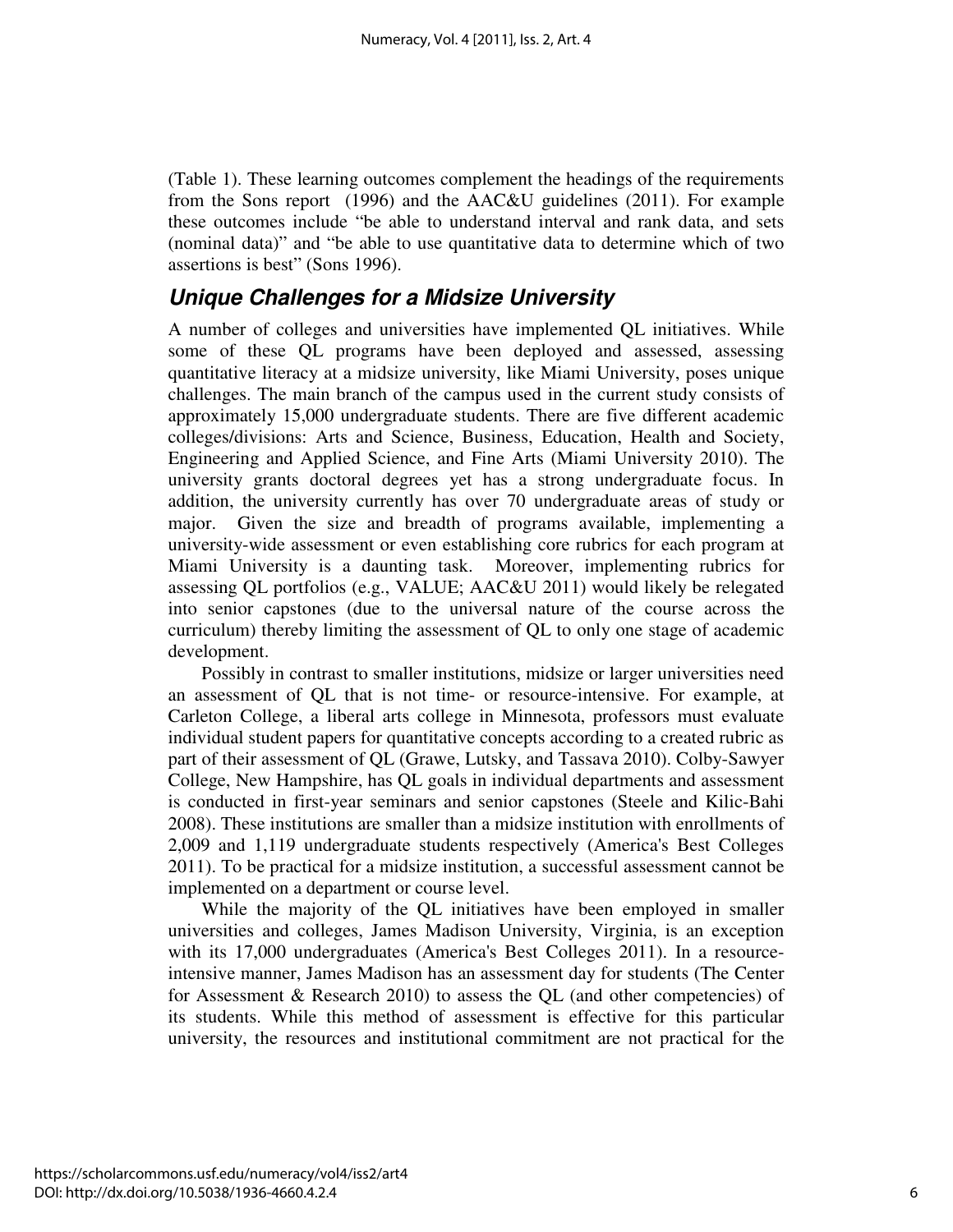assessment of QL at most midsize or larger universities. To respond to this challenge, the current project suggests using minimal resources by allowing students to complete the QL assessment on their own time frame and offer only small monetary incentives for completion of the assessment.

### **Summary and Purpose of the Current Study**

Given the importance of QL with respect to employment (i.e., Peter D. Hart Research Associates Inc. 2008; Rivera-Batiz 1992), making health care decisions (i.e., Fagerlin et al. 2007; Rothman et al. 2006; Schwartz et al. 1997) and sound decision making (Peters et al. 2006), assessment of college students' current levels of QL is crucial for institutional learning and development. Assessments of QL have been previously employed at colleges and universities in time- and labor-intensive manners. The purpose of the current project is to develop an assessment appropriate for a midsize university that captures a variety of aspects of QL and is not time- or resource-intensive to administer.

Miami University intends to use this assessment for several purposes. First, the assessment will be used to establish a baseline level of our students' QL skills. Second, the assessment could be used to make the case that our students need further development in their QL skills. Finally, the data can help Miami University gauge the level of QL among graduating seniors.

## **QL Measurement Development**

Several steps were conducted to develop the quantitative literacy measure. Using the FLC learning objectives, potential items were evaluated for inclusion in the assessment. The goal was to map items onto each learning objective without having a disproportionate number of items representing any one objective. Potential items  $(n = 100+)$  were selected from a variety of online and published resources. With permission when required, items were selected from delMas (2002), the *Assessment Resource Tools for Improving Statistical Thinking* (ARTIST) (Garfield et al. 2006) Web site  $(n = 9)$ , the Lipkus et al. (2001) numeracy scale  $(n = 2)$ , the Medical Data Interpretation Test (Schwartz et al. 2005)  $(n = 2)$ , and various Web sites  $(n = 8)$ ; BrainMass.com, AceTheDat.com, http://math.ucdenver.edu/~wbriggs/qr). The authors wrote additional items ( $n =$ 20) to increase the breadth and depth of the quantitative literacy assessment. The items the authors wrote assessed QL in "ordinary contexts" (e.g., calculation of air temperature, measurements in a cake mix). A large variety of contexts (e.g., baking, temperatures, visiting restaurants, tree growth) were selected to represent a wide selection of interests and to not over-represent any one academic background. Response options for the questions were both multiple choice (with the four options randomized) and fill in the blank.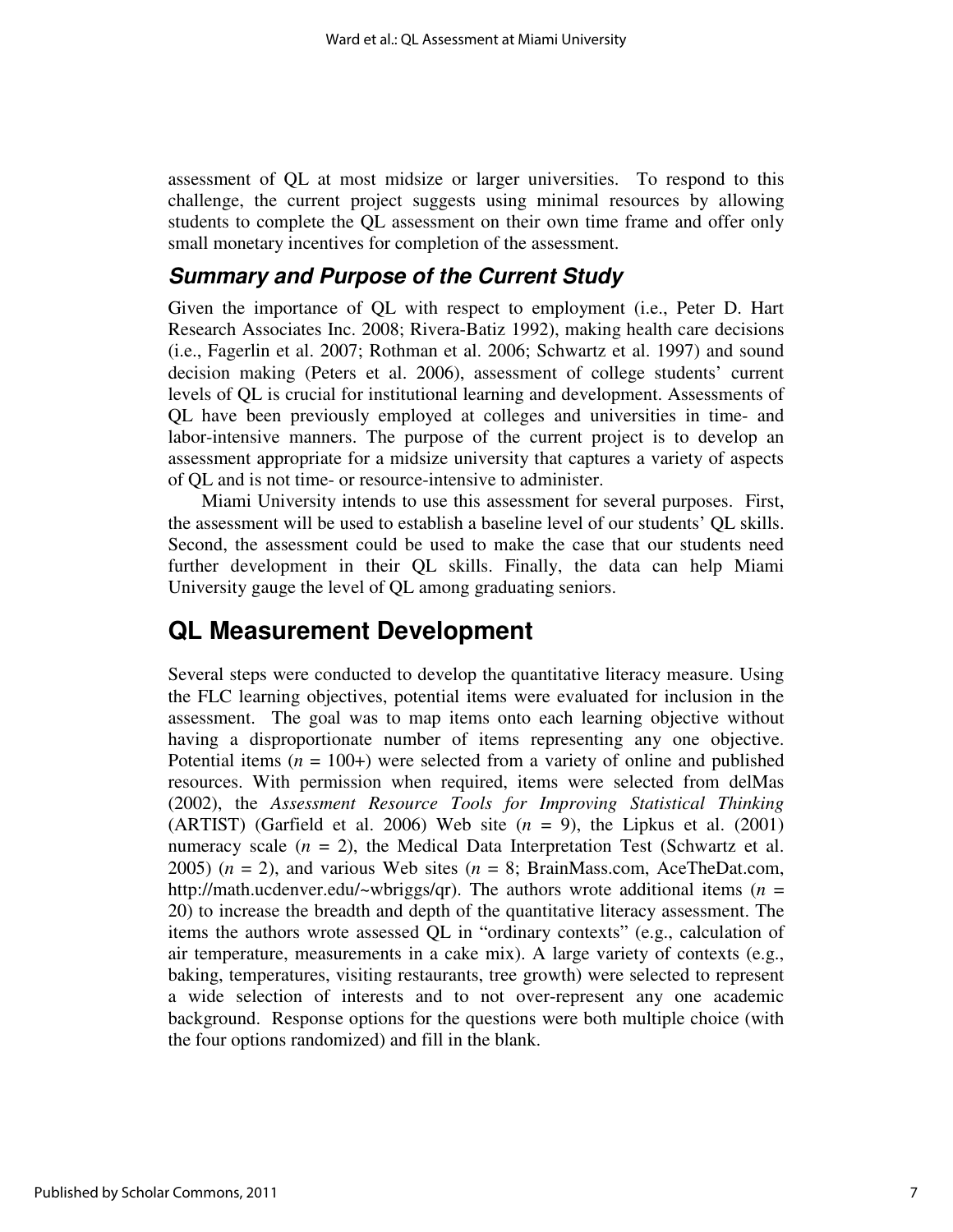After several potential items  $(n = 52)$  were selected, we held cognitive interviews—where a small number of students from the test population (described below) think aloud while reading the questions/directions, but without answering the questions—to examine the wording of the potential items. The three cognitive interview participants were one sophomore and two juniors. They had three difference academic majors (psychology, exercise science, and dietetics). Items were revised based on these interviews.

Next, three university honors students (two juniors, one senior; dietetics, psychology/pre-med and zoology/creative writing majors) were given the revised QL assessment. They rated the assessment questions for difficulty, face validity (i.e., whether or not the item aligned with the proposed learning objective), and discussed with the primary author their experience of the assessment. Items that required an extensive amount of time (i.e., more than a few minutes) or greatly frustrated the students were evaluated, re-written, or removed from the assessment. After these pre-tests, 44 items of varying difficulties were selected for the data collection. The items for which we have permission to publish here are included in Appendix A (supplemental file).

## **Methods**

### **Participants**

A stratified random sample (across year in school) of student university email addresses  $(n = 1,500)$  was generated. Email invitations for the "Miami Reasoning" Study" were sent during the fall semester (mid-September) and spring semester (mid-January). Email reminders were sent approximately one week after the initial invitation. The email invitation described the study and provided a link to the online questionnaire. All participants were offered compensation (i.e., \$5) for participation and were eligible for prizes.

If participants scored within the top 10% of the assessment, they were entered into a drawing for a digital music player (valued at \$300). Participants who scored in the top 20% of the assessment were entered into a drawing for four digital music players (each valued at \$50) and ten \$50 gift cards. All participants were eligible for a drawing of ten \$25 gift cards. Incentives were selected to increase the participants' motivation to participate in the assessment and to do well on the assessment.

The final sample consisted of 188 participants (12.5% response rate). The sample was composed of 119 female students (63%); 55 students with senior standing (29.%); 64 students from higher income families (family income greater than \$100K) (34%), and 161 Caucasian students (86%). Participants reported an average age of 20.9 ( $SD = 1.3$ ) and an average GPA of 3.10 ( $SD = .54$ ). For the academic year when the data were collected, Miami University was composed of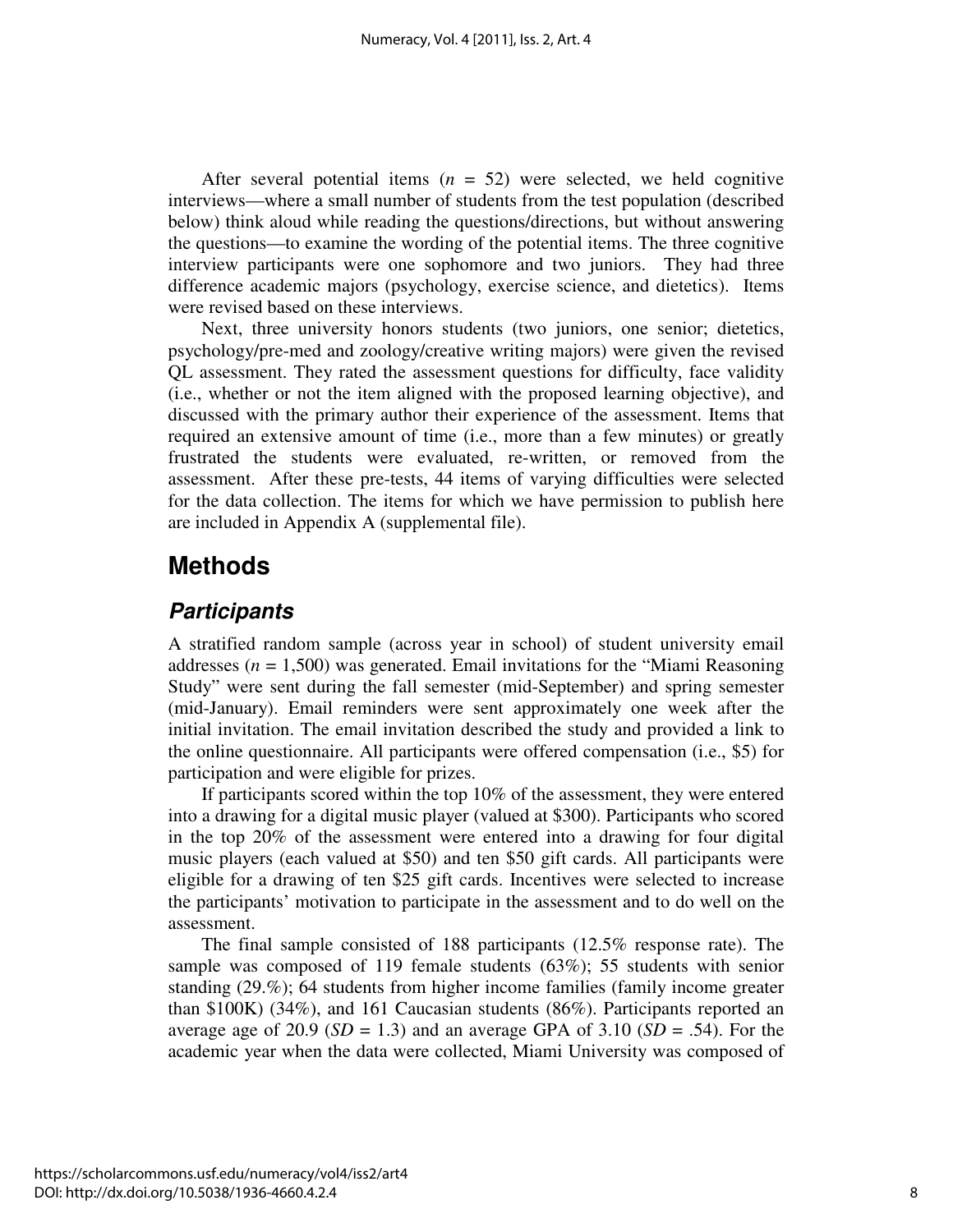female students (52.2%), students from higher income families (income greater than \$100K) (56%), and Caucasian students (84.3%) with an average age of 20. Approximately 34% of the first-year class was in the top 10% of their high school class (Miami University, 2010). Other than a slight oversampling of female students and an under-sampling of high-income students, the sample is very similar to the larger population of students from which it was drawn.

### **Measures**

The QL assessment measure was examined with respect to two published measures. These published measures provide evidence of the validity of the newly developed QL assessment.

**Statistics Anxiety Rating Scale.** (STARS; Cruise et al. 1985; Baloglu 2002). The STARS utilizes 51 items on a five-point Likert scale to assess students' anxieties when enrolled in a statistical course or completing statistical analyses. Higher scores reflect more anxiety. The STARS measure has six subscales. The first 23 items measure statistics anxiety and are rated from "No Anxiety" to "Very Much Anxiety." The *Worth of Statistics* has 16 items and measures the perceived relevance of statistics (e.g., "Since I am by nature a subjective person, the objectivity of statistics is inappropriate for me."). The *Interpretation Anxiety* subscale has 11 items (e.g., "Interpreting the meaning of a table in a journal article."). The *Test and Class Anxiety* subscale has 8 items (e.g., "Studying for an examination in a statistics course."). The *Computation Self-Concept* reflects the participant's attitudes toward statistics and has seven items (e.g., "I have not had math for a long time. I know I'll have problems getting through statistics."). The *Fear of Asking for Help* subscale has four items (e.g., "Going to ask my statistics teacher for individual help with material I am having difficulty understanding."). The final scale of *Fear of Statistics Teachers* has five items (e.g., "Statistics teachers are so abstract they seem inhuman."). The final items measure dealing with statistics and are rated from "Strongly Disagree" to "Strongly Agree." Items were modified for the current project to include both statistics and mathematics. Even with the modification, subscale levels and internal consistencies were consistent with the published values for the subscales (Cronbach's alphas ranged from .79 to .95; see Table 2 for alphas, means, and standard deviations). Published means and standard deviations are available in Table 2.

**Subjective Numeracy Scale.** (SNS; Fagerlin et al. 2007; Zikmund-Fisher et al. 2007). The SNS assesses numeracy without utilizing mathematical calculations. It assesses the participant's perceived mathematical ability and preference for numerical data. It is an eight-item scale in which the overall average score and two subscales are used. Higher scores reflect a higher perception of one's own numerical ability and higher preference for numerical information. The average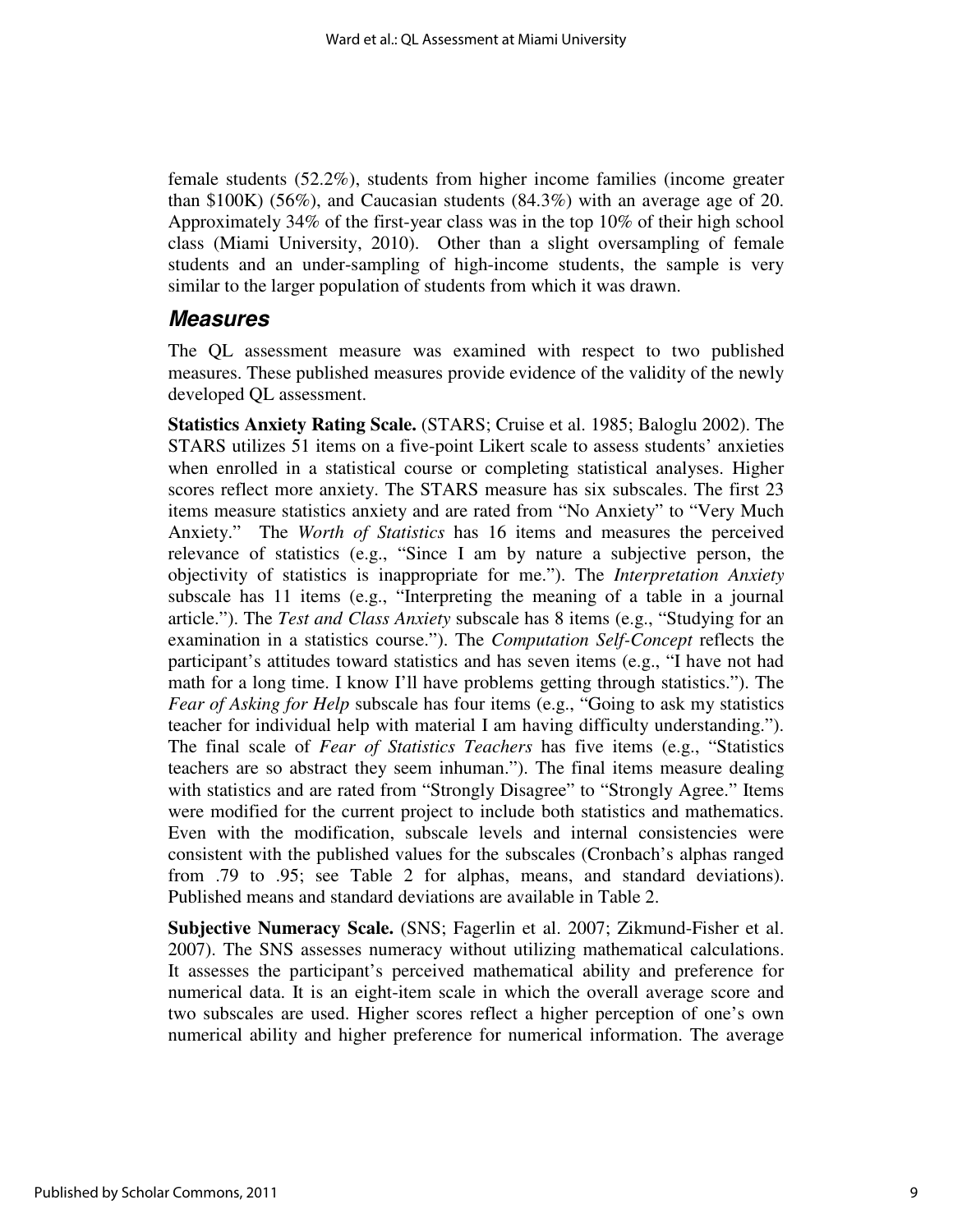overall score was 3.87 (*SD* = .68). For the *Ability* subscale, the average score was 3.82 (*SD* = .90) while the average score on the *Preference* subscale was 3.91 (*SD* = .69). The items, published means and standard deviations are presented in Table 3. The internal consistencies or Cronbach's alphas for the *Ability*, *Preference*, and total scale are .80, .84, and .66, respectively.

#### **Table 2.**

**Relationship Between the STARS and the Miami QL Assessment** 

| <b>Subscale</b>                                                                                                                         | <b>Published</b><br>M(SD) | M(SD)            | Cronbach's<br>Alpha | Correlation w/<br><b>Total score</b> | Correlation w/<br><b>Time</b> |
|-----------------------------------------------------------------------------------------------------------------------------------------|---------------------------|------------------|---------------------|--------------------------------------|-------------------------------|
| Worth of Statistics<br>(the relevance of statistics)                                                                                    | 38.1<br>(14.0)            | 35.15<br>(14.59) | .95                 | $-37***$                             | $-.01$                        |
| <b>Interpretation Anxiety</b><br>(Anxiety experiences when<br>trying to interpret statistical<br><i>results</i> )                       | 27.8<br>(8.4)             | 25.50<br>(7.62)  | .89                 | $-.20*$                              | $-.12$                        |
| <b>Test and Class Anxiety</b><br>(Anxiety experienced while<br>taking exams or statistics<br><i>courses</i> )                           | 24.7<br>(7.7)             | 24.92<br>(7.23)  | .90                 | $-42***$                             | .02                           |
| <b>Computation Self-Concept</b><br>(Person's attitudes toward<br>statistics)                                                            | 15.9<br>(6.5)             | 13.37<br>(5.70)  | .88                 | $-.13$                               | .01                           |
| Fear of Asking for Help<br>(anxiety experienced when a<br>person attempts to ask for<br>help regarding statistical<br><i>problems</i> ) | 10.7<br>(3.4)             | 9.93<br>(3.79)   | .85                 | $-.29***$                            | .01                           |
| Fear of Statistics Teachers<br>(Perceptions of statistics)<br><i>teachers</i> )                                                         | 11.2<br>(4.2)             | 10.51<br>(4.03)  | .79                 | $-.27***$                            | .01                           |

Note: All items were modified to "statistics/mathematics"; Higher scores mean more anxiety; "Time" = the time the online survey was open on the participant's computer; \*\*\*  $p<001$ ; \* $p<01$ ; \* $p<05$ ; published means and standard deviations are from Baloglu 2002.

The QL, STARS, and SNS measures were presented in two orders. Order 1 was STARS and SNS first and the QL questions second. Order 2 was QL questions first and STARS and SNS questions second.

## **Results**

The internal consistency of the QL items was assessed using the Kuder-Richardson formula (K20) which is used in situations where the items are scored dichotomously (i.e., correct/incorrect) and the items have a variety of difficulty levels (see Traub 1994 for a discussion of reliability assessments). The QL items had a K20 of .83 or high internal consistency. The 44 items ranged in difficulty (i.e., 3.2% to 91.0% of the participants getting the items correct; Mean Difficulty of Items, 59.7%; Standard Deviation of Difficulty, 0.22%). These results met the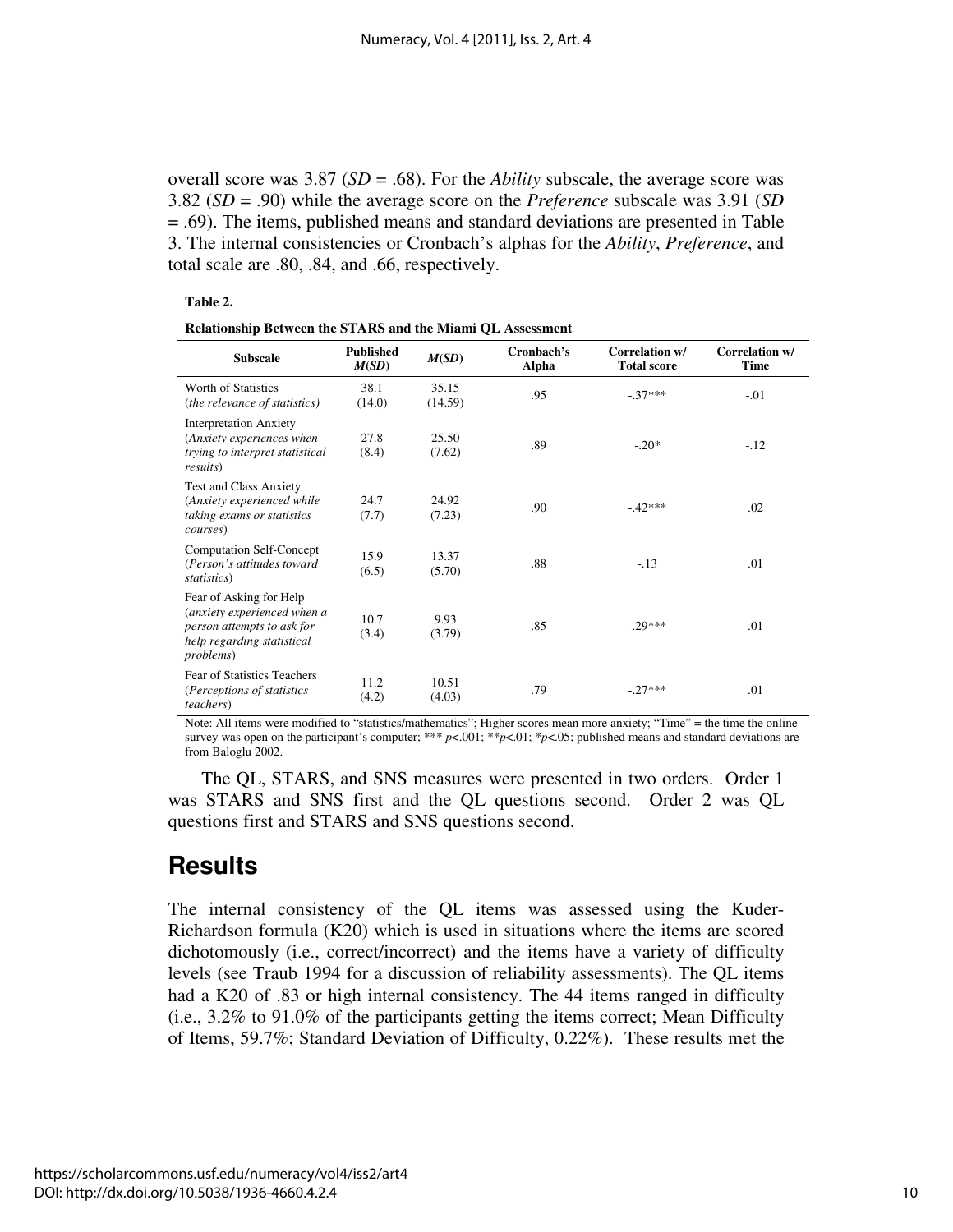authors' expectations of a QL assessment with good internal consistency and varying levels of difficulty among the items. Having items that were considered difficult and easy keeps the participants interested and yet not overwhelmed.

#### **Table 3.**

| Relationship Between the Subjective Numeracy Scale and the Miami QL Assessment |  |  |  |  |
|--------------------------------------------------------------------------------|--|--|--|--|
|--------------------------------------------------------------------------------|--|--|--|--|

| <b>Item</b>                                                                                                                                                                                                                    | <b>Published</b><br>M(SD) | M(SD)      | Correlation w/<br><b>Total score</b> | Correlation w/<br><b>Time</b> |
|--------------------------------------------------------------------------------------------------------------------------------------------------------------------------------------------------------------------------------|---------------------------|------------|--------------------------------------|-------------------------------|
| 1. How good are you working with fractions?                                                                                                                                                                                    | 3.67<br>(1.51)            | 3.56(1.10) | $.26***$                             | .02                           |
| 2. How good are you working with<br>percentages?                                                                                                                                                                               | 3.92<br>(1.47)            | 3.73(1.08) | $.24**$                              | $-.02$                        |
| 3. How good are you at calculating a 15% tip?                                                                                                                                                                                  | 4.20<br>(1.54)            | 3.95(1.18) | $.24**$                              | $-.05$                        |
| 4. How good are you at figuring out how<br>much a shirt costs if it is 25% off?                                                                                                                                                | 4.58<br>(1.40)            | 4.05(1.03) | $.24**$                              | .05                           |
| 5. When reading the newspaper, how helpful<br>do you find tables and graphs that are parts of<br>the story?                                                                                                                    | 3.83<br>(1.43)            | 3.94(.83)  | $.15*$                               | $-.09$                        |
| 6. When people tell you the chance of<br>something happening, do you prefer that you<br>use words (it rarely happens) or numbers<br>(there is a $1\%$ chance)?                                                                 | 3.53<br>(1.82)            | 3.40(1.27) | .12                                  | .03                           |
| 7. When you hear a weather forecast, do you<br>prefer predictions using <b>percentages</b> (there<br>will be a 20% chance of rain today) or<br>predictions using only <b>words</b> (there is a small<br>chance of rain today)? | 3.06<br>(1.90)            | 1.93(1.10) | .11                                  | $-.004$                       |
| 8. How <b>often</b> do you find numerical<br>information to be useful?                                                                                                                                                         | 4.16<br>(1.50)            | 4.21(0.78) | .13                                  | $-.02$                        |

Note: 5 point Likert Scale; For items 1-4 5 = "extremely good"; For item 5 5="extremely helpful"; For item 6 5="always prefer numbers"; For item 7 5="always prefer words"; For item 8 5="Very Often"; \*\*\* *p*<.001; \*\**p*<.01; \**p*<.05

Initial tests examined the QL assessment with respect to the comparison validation measures (STARS and SNS) and the time spent on the assessment. It was expected that the score on the QL assessment would be negatively related to the anxiety measures (the STARS subscales) and positively related to the Subjective Numeracy Scale. In addition, due to the assessment being online and unsupervised, it was anticipated that those who spent more time would also have higher scores on the QL assessment. The total score (i.e., the number of QL items that the participants got correct) and completion time (amount of time the QL assessment was open on the participants' computers) were correlated with the STARS and the SNS using a Pearson's correlation. Five of the six STARS scales were inversely correlated with the total score (see Table 2). Consistent with previous research (Keeley, Zayac, and Correia 2008), as the total score increased the participant's rating of their statistical/mathematical anxiety decreased.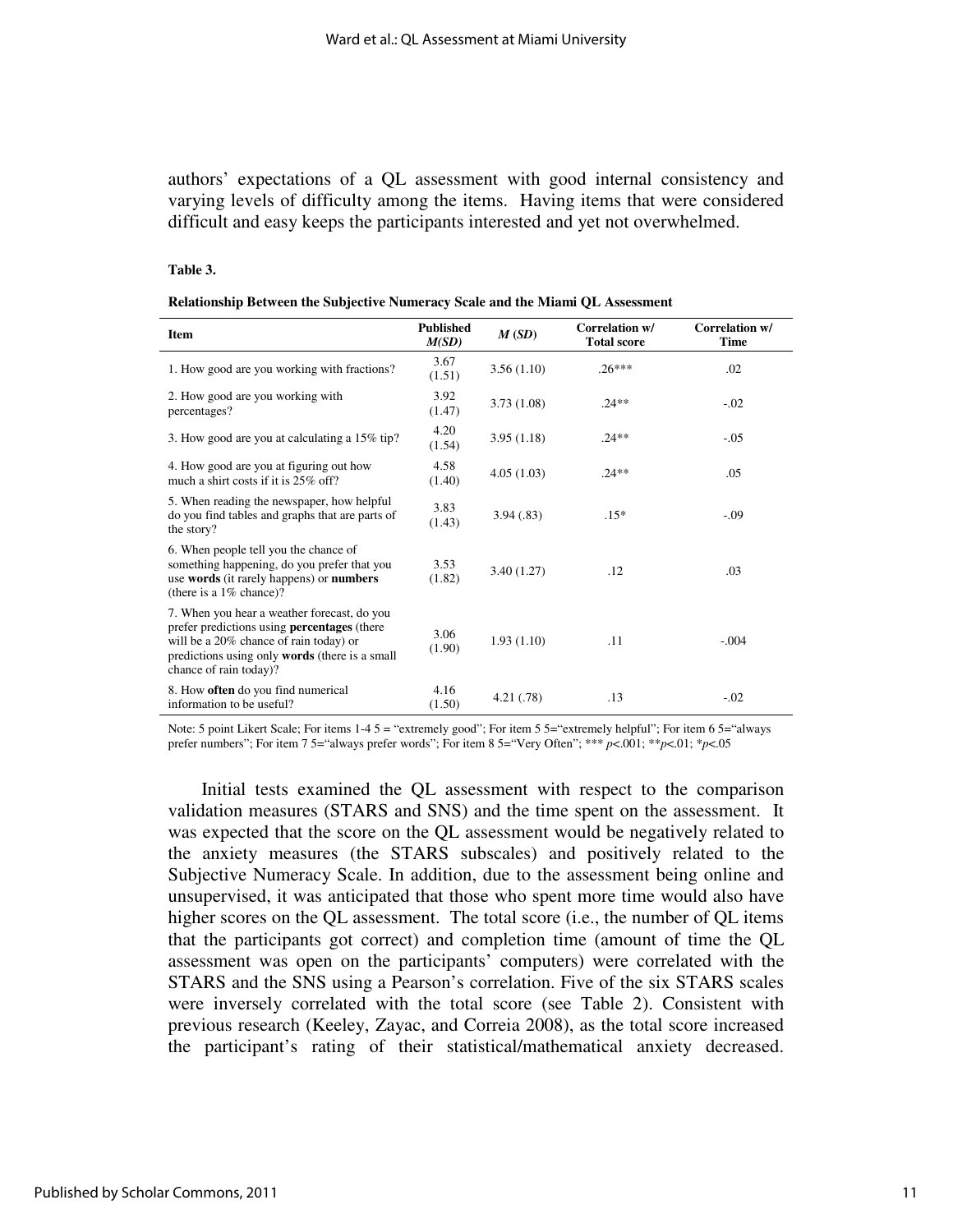However, there was no correlation between completion time and the anxiety measure. Five of the eight items on the SNS were positively correlated with the total score (see Table 3). As total score increased, the participants' perception of their numeracy ability increased. Contrary to expectations, completion time and the items on the SNS were not significantly related. In addition, there was no relationship between the time the exam was open on the participant's computer and overall score,  $r(186) = -.02$ ,  $p = .75$ .

#### **Table 4.**

| <b>Variable</b>                       | Male<br>M(SD)<br>$n = 67$ | Female<br>M(SD)<br>$n = 119$ | $t$ -test                       | Cohen's<br>d |
|---------------------------------------|---------------------------|------------------------------|---------------------------------|--------------|
| Miami QL total score                  | 27.83<br>(9.08)           | 26.19<br>(10.00)             | $t(182) = 1.10$ ,<br>$p = .27$  | .17          |
| Time the assessment<br>was open       | 4923.13<br>(26478.96)     | 6739.82<br>(28798.01)        | $t(184) = -.43$ ,<br>$p = .67$  | $-.07$       |
| <b>STARS</b>                          |                           |                              |                                 |              |
| Worth of Statistics                   | 34.63<br>(16.38)          | 35.45<br>(13.60)             | $t(159) = -.34$ ,<br>$p = .73$  | $-.05$       |
| <b>Interpretation Anxiety</b>         | 22.62<br>(7.54)           | 27.13<br>(7.24)              | $t(163) = -3.80$ ,<br>p < .001  | $-.61$       |
| <b>Test and Class Anxiety</b>         | 23.85<br>(6.87)           | 25.37<br>(7.36)              | $t(161) = -1.30$ ,<br>$p = .20$ | $-.21$       |
| Computation Self-<br>Concept          | 13.26<br>(5.88)           | 13.36<br>(5.66)              | $t(165) = -.10$ ,<br>$p = .92$  | $-.02$       |
| Fear of Asking for Help               | 9.66<br>(3.57)            | 10.01<br>(3.90)              | $t(165) = -.58$ ,<br>$p = .56$  | $-.09$       |
| Fear of Statistics<br><b>Teachers</b> | 10.90<br>(4.32)           | 10.15<br>(3.73)              | $t(165) = 1.18$ ,<br>$p = .24$  | .19          |
| <b>SNS</b>                            |                           |                              |                                 |              |
| <b>SNS</b> total                      | 3.99<br>(.64)             | 3.81<br>(.64)                | $t(159) = 1.68$ ,<br>$p = .10$  | .28          |
| <b>SNS Ability</b>                    | 4.04<br>(.91)             | 3.72<br>(.85)                | $t(166) = 2.26$ ,<br>$p = .03$  | .36          |
| <b>SNS</b> Perceptions                | 3.92<br>(.64)             | 3.92<br>(.66)                | $t(159) = -.06$ ,<br>$p = .95$  | < .001       |

| <b>Examination of the Miami QL Assessment Across Gender</b> |  |
|-------------------------------------------------------------|--|
|-------------------------------------------------------------|--|

Additional analyses examined the relationship between demographic variables (i.e., gender, year in school, and GPA) and the QL assessment total score. The hope of the measurement development process was that the developed assessment would not differ across gender, would differ across year in school, and would be positively related to GPA. Consistent with the expectations of the current study, males and females did not differ on their total score or completion time (Table 4). Examining the sample for potential confounds, gender differences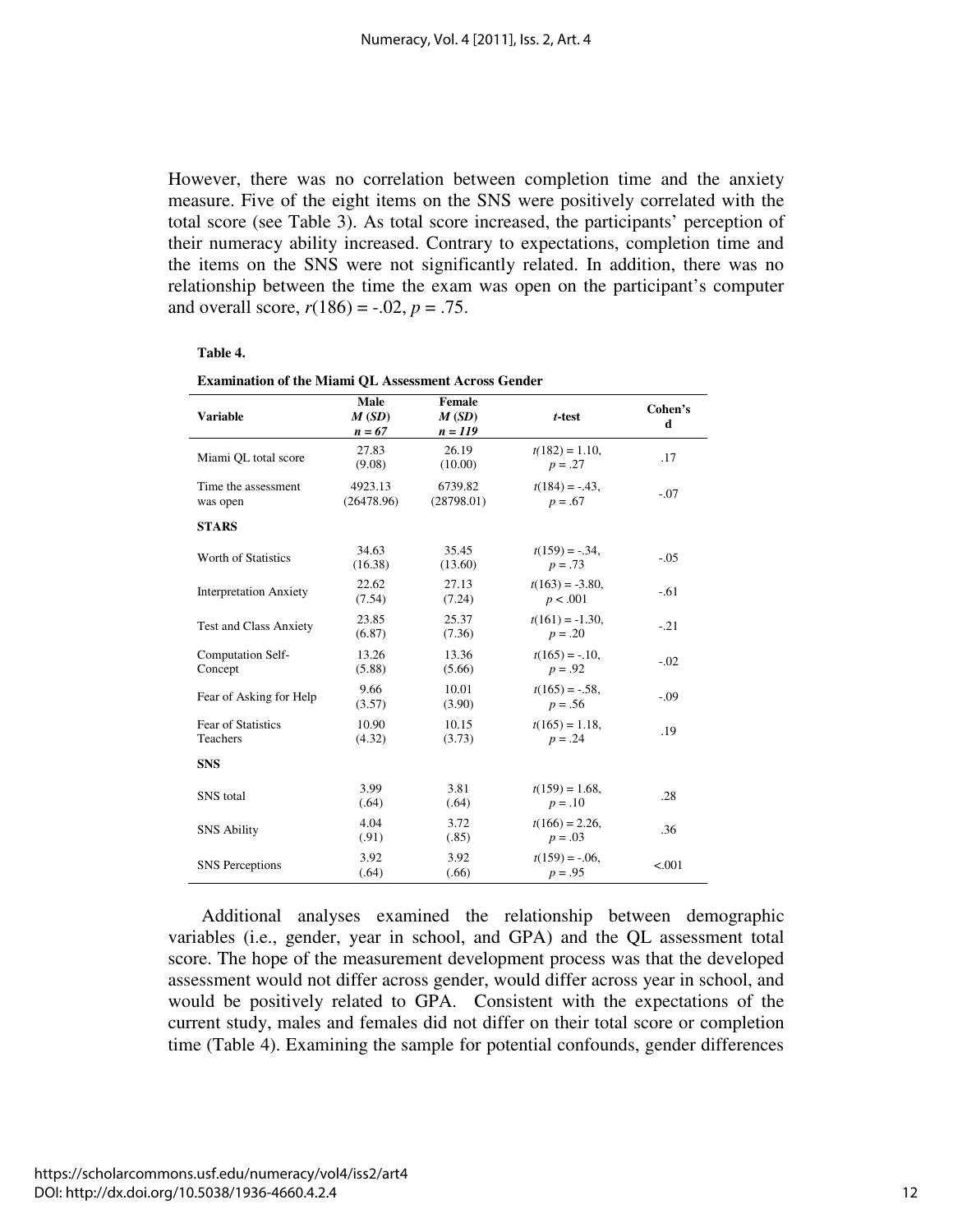were examined across the STARS and SNS. Males and females did not differ on the majority of the scales of the STARS and SNS. The two exceptions are that males reported lower statistical interpretation anxiety and higher perceived numerical ability than females (Table 4). In contrast to expectations, year in school (i.e., freshman, sophomore, junior, senior) did not differ across total score, completion time, the scales of the STARS, or the scales of the SNS (Table 5). However, freshmen were greatly under-represented in the sample. GPA was significantly related to the overall score,  $r(181) = .27$ ,  $p < .001$ , but was not related to time spent on the exam,  $r(183) = -.02$ ,  $p = .84$ .

#### **Table 5.**

|                           | Freshman<br>M(SD)<br>$n = 4$ | Sophomore<br>M(SD)<br>$n = 44$ | <b>Junior</b><br>M(SD)<br>$n = 53$ | <b>Senior</b><br>M(SD)<br>$n = 55$ | F test               |
|---------------------------|------------------------------|--------------------------------|------------------------------------|------------------------------------|----------------------|
| OL total score            | 29.25                        | 26.16                          | 25.68                              | 26.62                              | $F(3, 151) = .20$    |
|                           | (9.29)                       | (10.51)                        | (9.26)                             | (10.64)                            | $p = .90$            |
| Time the assessment       | 188.68                       | 10314.68                       | 3132.19                            | 763.41                             | $F(3, 152) = 1.62$ , |
| was open                  | (281.68)                     | (37944.01)                     | (16038.59)                         | (2052.06)                          | $p = .19$            |
| <b>STARS</b>              |                              |                                |                                    |                                    |                      |
| Worth of Statistics       | 29.00                        | 37.46                          | 38.56                              | 35.69                              | $F(3, 133) = .64$ ,  |
|                           | (11.79)                      | (16.06)                        | (13.79)                            | (13.75)                            | $p = .59$            |
| Interpretation            | 24.33                        | 25.10                          | 27.34                              | 24.91                              | $F(3, 135) = 1.07$ , |
| Anxiety                   | (2.52)                       | (5.79)                         | (8.54)                             | (7.84)                             | $p = .67$            |
| <b>Test and Class</b>     | 21.67                        | 25.59                          | 25.48                              | 25.50                              | $F(3, 134) = .29$ ,  |
| Anxiety                   | (4.16)                       | (7.16)                         | (7.27)                             | (7.05)                             | $p = .83$            |
| Computation Self-         | 12.00                        | 14.63                          | 14.22                              | 13.60                              | $F(3, 138) = .38$    |
| Concept                   | (3.61)                       | (6.18)                         | (5.77)                             | (5.17)                             | $p = .77$            |
| Fear of Asking for        | 12.33                        | 8.76                           | 10.62                              | 10.23                              | $F(3, 137) = 2.50$ , |
| Help                      | (5.86)                       | (3.11)                         | (4.02)                             | (3.64)                             | $p = .06$            |
| <b>Fear of Statistics</b> | 8.67                         | 10.76                          | 10.29                              | 10.83                              | $F(3, 138) = .42$    |
| Teachers                  | (.58)                        | (3.74)                         | (3.99)                             | (4.13)                             | $p = .74$            |
| <b>SNS</b>                |                              |                                |                                    |                                    |                      |
| SNS total                 | 4.25                         | 3.65                           | 3.84                               | 3.67                               | $F(3, 134) = 1.37$ , |
|                           | (.43)                        | (.66)                          | (.65)                              | (.65)                              | $p = .26$            |
| <b>SNS Ability</b>        | 4.12                         | 3.62                           | 3.76                               | 3.79                               | $F(3, 139) = .87$    |
|                           | (.80)                        | (.74)                          | (.85)                              | (1.04)                             | $p = .46$            |
| <b>SNS</b> Perceptions    | 4.08                         | 3.69                           | 3.93                               | 3.92                               | $F(3, 134) = 1.32$ , |
|                           | (.14)                        | (.74)                          | (.67)                              | (.62)                              | $p = .27$            |

To examine the QL assessment further, each item on the assessment was examined. It was hypothesized that those with lower levels of anxiety (as measured by the STARS) and higher levels of subjective numeracy would score higher on the QL assessment items. Participants who answered the most difficult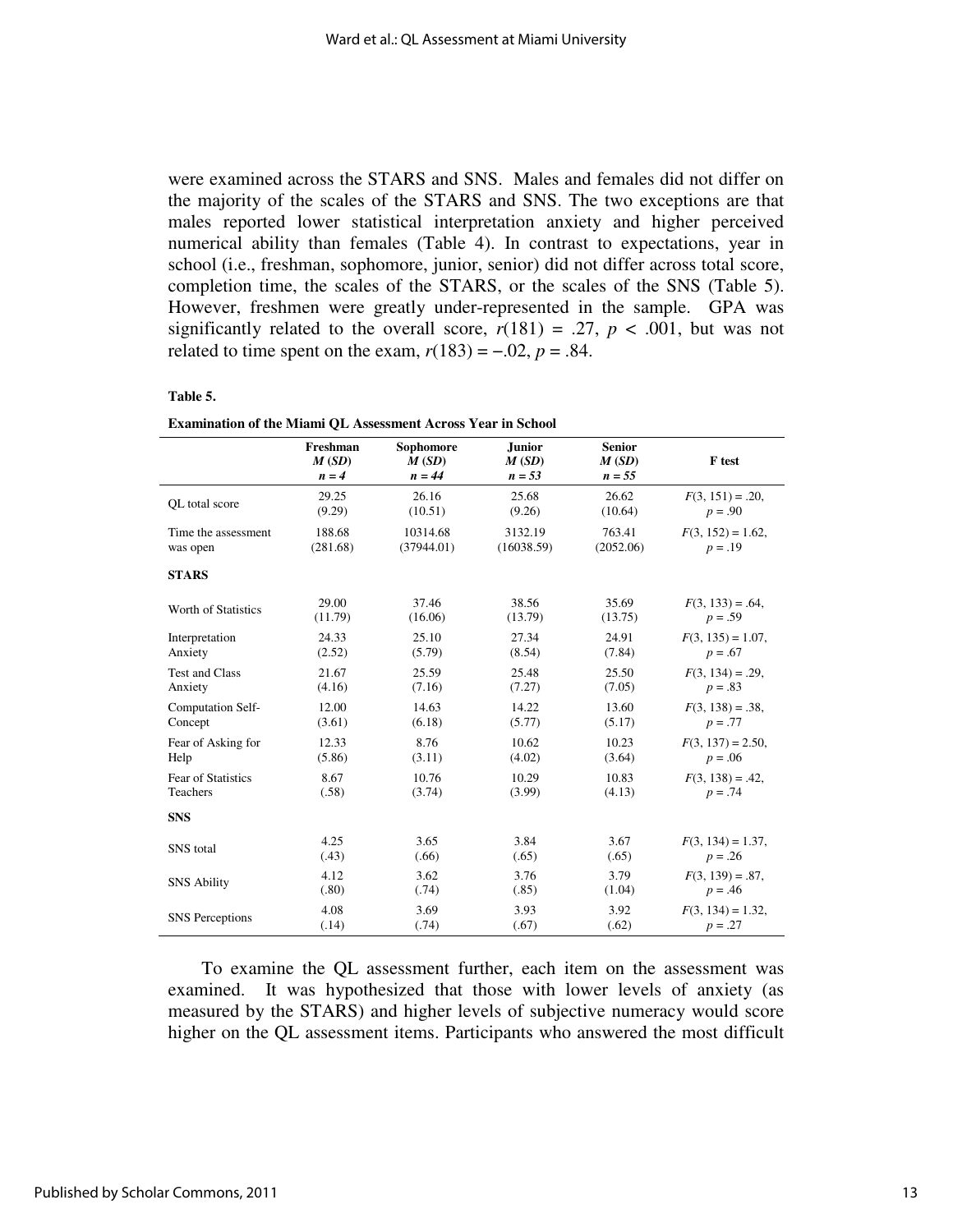QL item correctly had lower statistical/mathematical anxiety and greater perceived numeracy than those who answered it incorrectly. Participants who answered the easiest QL item wrong had lower overall scores and more anxiety than those who got it correct. There was no statistical difference across genders, ethnicities, income, and year in school across the most difficult and easiest questions. (See Table A2 in the appendix for the item analysis).

Several other aspects of the QL assessments can be noted. Eighty participants answered every question. Fill-in-the-blank or explain-your-reasoning questions were most frequently skipped. Only two participants attempted only one question. There were no significant differences between the two orders of the survey (STARS/SNS first, then QL assessment vs. QL assessment first, then STARS/SNS). The participants who attempted every question achieved higher scores.

## **Discussion**

The goal of the current project was to develop a short, non-labor intensive assessment of QL suitable for our midsize university. The discussions of the recent literature during a QL Faculty Learning Community inspired the QL learning outcomes and the subsequent development of the QL assessment. The results from the current project will lead to the use the QL assessment to assist in the planning of QL curriculum, improve teaching practices, and strengthen the skills of our graduates by evaluating students' level of QL over time. This project represents the first step in the process.

 The 44-item assessment of Qualitative Literacy provides a broad assessment of the construct as inspired by the QL FLC discussions, the Sons report (1996), and the AAC&U VALUE rubric (2011). The relatively efficient, internally consistent measure was easy to deliver via an unsupervised Web-based survey. In addition, the measure was related to statistical/mathematical anxiety and subjective numeracy in the predicted ways. Given that statistics/mathematics are not the same as QL (Sons 1996), it is not surprising that the correlations between the QL assessment and statistical/mathematical anxiety are moderate. However, the correlations are in the hypothesized direction suggesting that as QL increases, statistical/mathematical anxiety decreases. In addition, the QL assessment was related to the Subjective Numeracy scale. As scores on the QL measure increased, perceptions of one's numeracy abilities also increased.

The current study's lack of demographic differences on the assessment is consistent with research that suggests that QL cannot be determined by education level, intelligence, or outward appearance (Nelson et al. 2008). The lack of demographic differences stresses the equal importance of QL across genders, GPA, and year in school.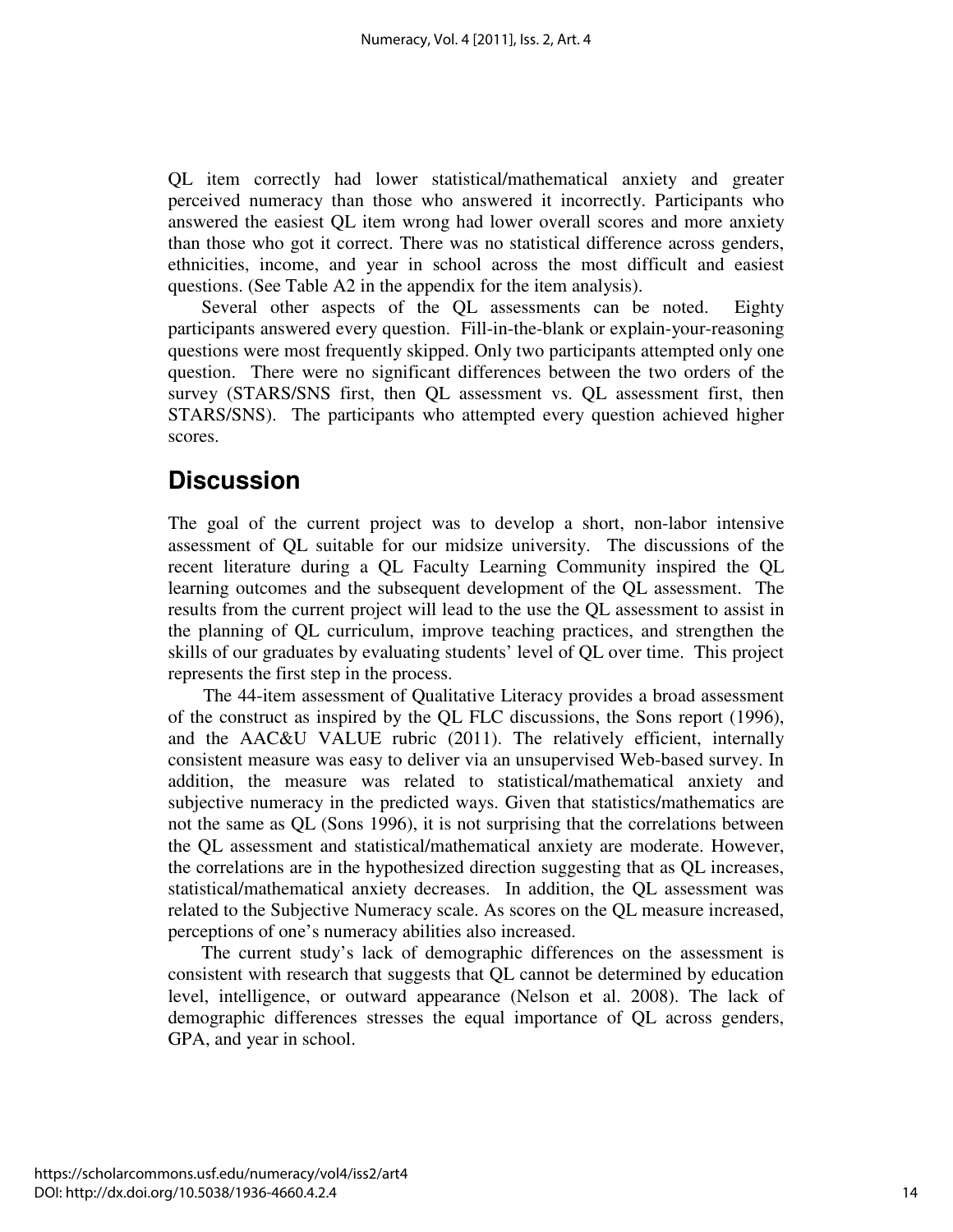However, it was anticipated that participants who were further in their education process (i.e., juniors and seniors) would achieve higher scores on the QL assessment. A combination of factors likely led to our contrary result. First, the relatively low  $(n = 4)$  number of first-year students limits the current study's ability to generalize the findings. Based on power analysis estimates using the effect size from the current study, a sample of 274 individuals from each academic level is needed to detect differences in the data. Second, the first-year students who completed the assessment seemed to be academically motivated as seen in their high GPAs and high scores. Future assessments should seek to be sensitive to this selection bias. Next, Miami has not implemented a QL-infused curriculum. Finally, the timing of the assessment was not ideal for across-year comparisons. Due to a university policy, the assessment was not launched until mid-September, four weeks into the fall academic semester. Adjustment to college for the first-year students, and having semester obligations might have led to students who were more conscientious or academically motivated selecting to participate. Future research might examine the timing of the assessment with regards to the academic semester.

Midsize schools face many difficulties when attempting to assess the QL of their students. Generally, it is not practical for a midsize school to conduct a portfolio assessment of the students' QL proficiency. In addition, while some midsize schools have implemented an assessment day to supervise the students while they complete a QL assessment, this option is also resource-intensive. Online assessments permit a midsize school to request the assessment while allowing for the participant to complete it at his or her own pace. The manner of delivery of the assessment (i.e., online and unsupervised) strengthens the applicability of the measure. Participants who spent more time on the QL assessment did not score better, have more anxiety, or have a lower GPA. This manner of assessment does not require a separate "assessment day" or highly intensive scoring. In short, the characteristics of the current study's QL assessment allows for the implementation of the assessment at a midsize university.

### **Limitations**

The current study, while providing an initial examination of a QL assessment, is not without limitations. The sample of students was fairly small and did not provide enough participants to compute split-sample comparisons. In addition, the sample was not diverse enough across race or ethnicity to compute any differences across the measure. Given that the current study was an initial examination of a QL assessment, future studies should seek to have a larger sample to replicate the findings and extend them across different ethnic groups. In addition, future examinations should seek equal representation across the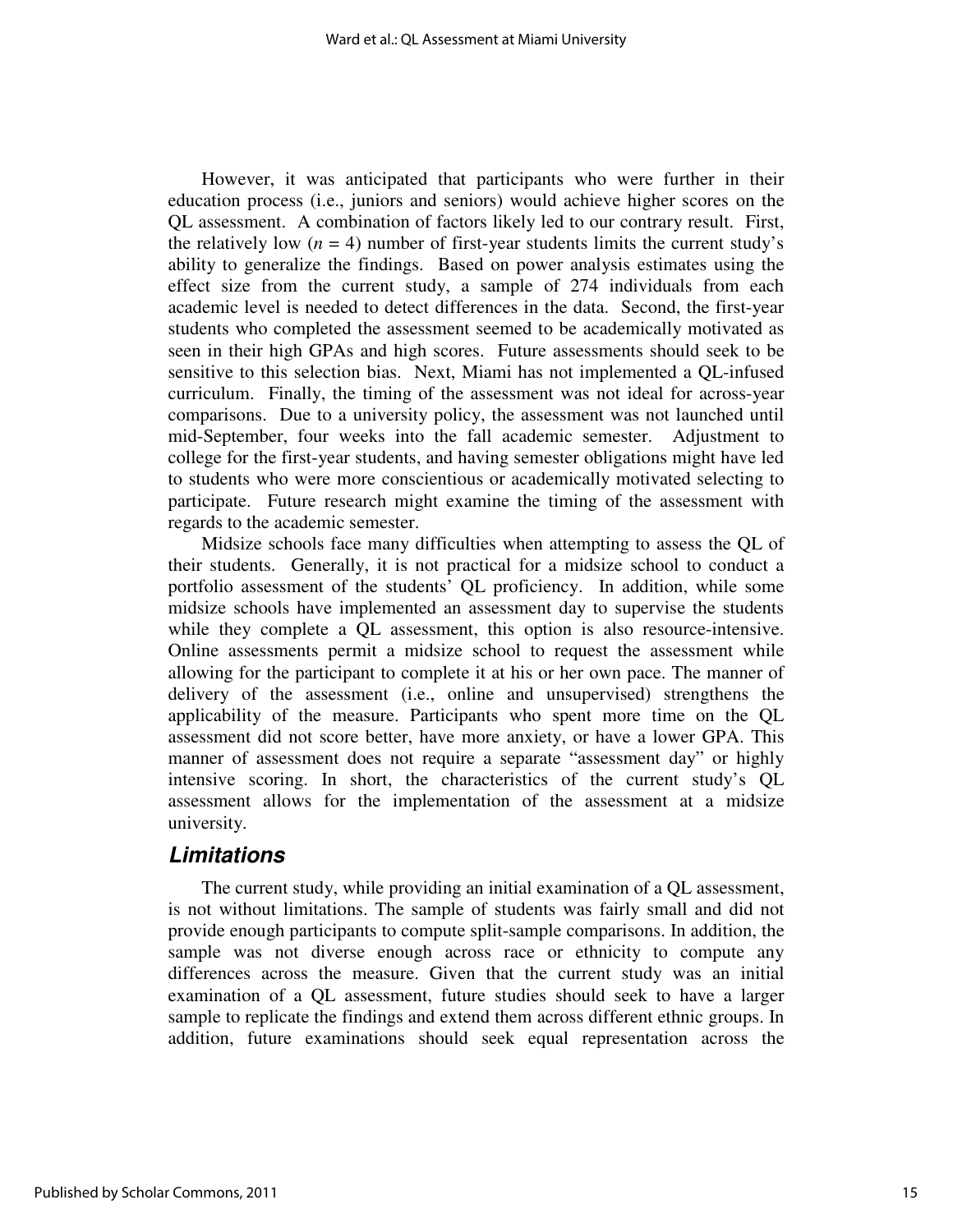academic spectrum (i.e., freshman, sophomore, junior, senior). Another potential limitation is a selection bias. Once the potential participant viewed the content of the survey, he or she may have discontinued with the assessment due to mathematical/statistical anxiety. While the two orders of presentation of the materials (i.e., STARS/SNS then the QL assessment, and QL assessment then the STARS/SNS) did not cause any differences on overall score, time spent with the assessment open, or the anxiety measure, future studies might further explore this possibility.

## **Concluding Remarks**

The QL measure that resulted from the current study is easy to administer at a midsize university. It may also be possible to implement the QL assessment at other sized universities that want to augment their current practices. The measure is internally consistent and performed as predicted against a measure of statistical/mathematical anxiety and a measure of subjective numeracy. Furthermore, assessing the QL of a university's students can help inform the development of QL initiatives; these initiatives can also push students one step closer to being quantitative literate adults. While one would presumably never be proud to say that they cannot read, there is wide social acceptability of dismissing quantitative concepts by saying, "I am not good with numbers."

Miami University intends to use this assessment for several purposes. First, the assessment will be used to establish a baseline level of our students' QL skills. Second, as a result of the QL FLC and the QL assessment process, the College of Arts and Science at Miami University adopted a QL requirement in their divisional standards. The QL assessment will be used to evaluate the effectiveness of the requirement over time. Finally, we will use the data to gauge the level of QL among the Miami University students. At the beginning of each fall semester, the QL assessment is being collected. With more quantitative literacy initiatives and assessments to measure and improve those initiatives, we hope to graduate seniors who feel confident with their numerical ability and thereby increase the number of adults with sufficient QL abilities.

## **Acknowledgments**

Thank you to Provost Herbst and Provost Skillings for providing funding for the assessment of Quantitative Literacy. We express our deep appreciation to the members of the Miami University Quantitative Literacy Faculty Learning Community for the two years of conversations and lunches that inspired the current project.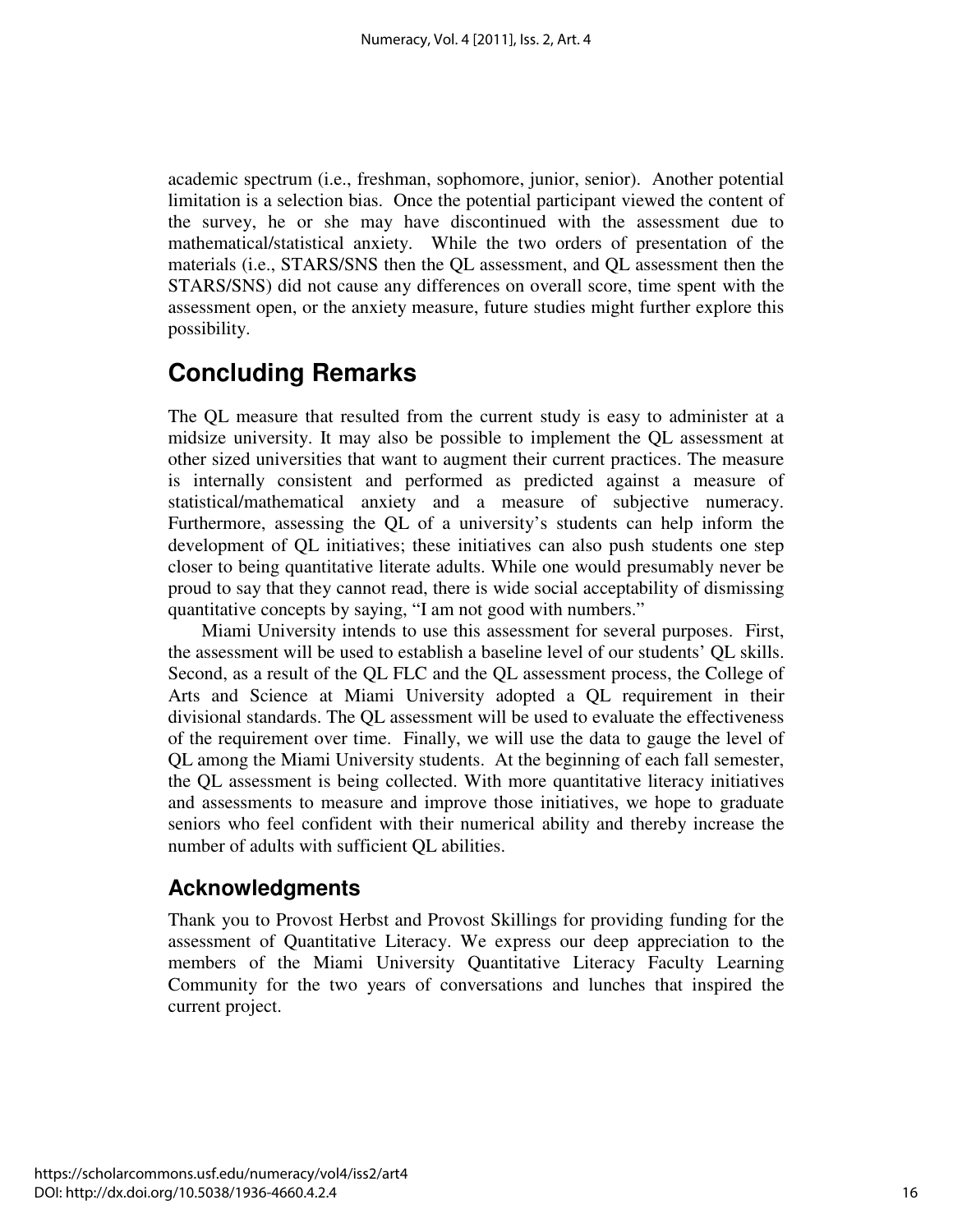## **References**

AAC&U. See Association of American Colleges and Universities.

Association of American Colleges and Universities. 2011. "VALUE: Valid Assessment of Learning in Undergraduate Education.

http://www.aacu.org/value/metarubrics.cfm (April 18 2011).

America's Best Colleges. 2011. *U.S. News & World Report.* 

Baloglu, Mustafa. 2002. Individual differences in statistics anxiety among college students. *Personality and Individual Differences* 34: 855−865. [http://dx.doi.org/10.1016/S0191-8869\(02\)00076-4](http://dx.doi.org/10.1016/S0191-8869(02)00076-4) 

Bos, Angela L.*,* and Monica Schneider. 2009. Stepping around the brick wall: Overcoming student obstacles in methods courses. *PS: Political Science and Politics* 42 (2): 375−383. http://dx.doi.org/10.1017/S1049096509090519

Butcher, Kristin F., Patrick J. McEwan, and Corrine H. Taylor. 2010. The effect of quantitative skills training on college outcomes and peers. *Economics of Education Review* 29: 187−199. http://dx.doi.org/10.1016/j.econedurev.2009.06.001

- Cox, Milton D. 2004. Introduction to Faculty Learning Communities. *New Directions for Teaching and Learning* 97: 5−23. http://dx.doi.org/10.1002/tl.129
- Cruise, R. J., Cash, R. W., and Bolton, D. L. "Development and validation of an instrument to measure statistical anxiety." Paper presented at the annual meeting of the American Statistical Association Statistics Education Section. Las Vegas, Nevada, August 1985.
- Davidson, Marcia, and Gary McKinney. 2001. Quantitative reasoning: An overview. *Dialogue* 8.
- delMas, Robert C. 2002. Statistical literacy, reasoning, and learning: A commentary. *Journal of Statistics Education* 10 (3). http://www.amstat.org/publications/jse/v10n3/delmas\_discussion.html
- Diefenderfer, Caren L., Ruth Alden Doan, and Christina Salowey. 2004. The Quantitative Reasoning Program at Hollins University. *Peer Review* 6 (4): 13−15.
- Ellington, Aimee, and William Haver. 2006. "Contribution of a first year mathematics course to quantitative literacy." In *Current Practices in Quantitative Literacy*, ed. Rick Gillman. Washington, D.C.: The Mathematical Association of America.
- Fagerlin, Angela, Peter A. Ubel, Dylan M. Smith, and Brian J. Zikmund-Fisher. 2007. Making numbers matter: Present and future research in risk communication. *American Journal of Health Behavior* 31 (1): S47−S56.
- Gardner, John. 2006. *Assessment and Learning.* Thousand Oaks, CA: Sage Publications.
- Garfield, Joan, Robert DelMas, and Beth Chance. 2006. "Assessment Resource Tools for Improving Statistical Thinking." https://app.gen.umn.edu/artist/index.html (January 6, 2011).
- Grawe, Nathan D., Neil S. Lutsky, and Christopher J. Tassava. 2010. A Rubric for Assessing Quantitative Reasoning in Written Arguments. *Numeracy* 3 (1). http://dx.doi.org/10.5038/1936-4660.3.1.3
- Hamilton College. 2010. "The Quantitative & Symbolic Reasoning Requirement." http://www.hamilton.edu/academics/resource/qlit/requirements.html (October 29 2010).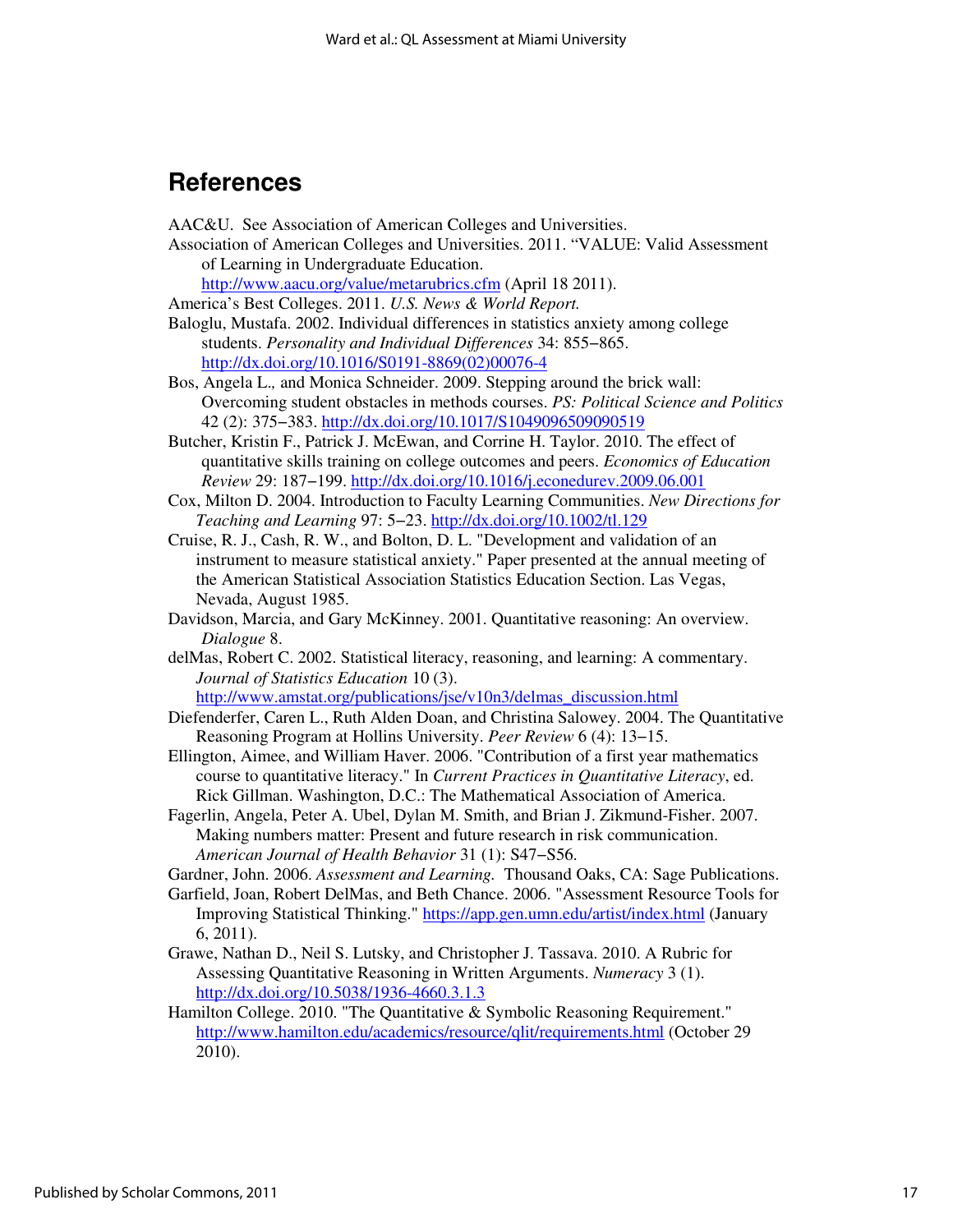- Jordan, Joy, and Beth Haines. 2006. The role of statistics educators in the quantitative literacy movement. *Journal of Statistics Education* 14 (2).
- Keeley, Jared, Ryan Zayac, and Christopher Correia. 2008. Curvilinear relationships between statistics anxiety and performance among undergraduate students: Evidence for optimal anxiety. *Statistics Education Research Journal* 7 (1): 4−15.
- Kirsch, Irwin S., Ann Jungeblut, Lynn Jenkins, and Andrew Kolstad. 1993. *Adult literacy in America*. Washington D.C.: U.S. Department of Education.

———. 2002. *Adult literacy in America: A first look at the findings of the National Adult Literacy Survey* (NCES Report No. 1993-275; 3rd Edition) Washington DC: US Department of Education, National Center for Education Statistics.

Korey, Jane. 2000. "Dartmouth College Mathematics Across the Curriculum Evaluation Summary: Mathematics and Humanities Courses." http://www.math.dartmouth.edu/~matc/Evaluation/humeval.pdf (September 15 2010).

- Kutner, Mark, Greenberg, Elizabeth, Jin, Ying, and Paulsen, Christine. 2006. "The Health Literacy of America's Adults: Results from the 2003 National Assessment of Adult Literacy. http://nces.ed.gov/pubsearch/pubinfo.asp?pubid=2006483 (December 16 2010).
- Lipkus, Isaac M. and Peters, E. 2009. Understanding the role of numeracy in health: Proposed theoretical framework and practical insights. *Health Education and Behavior* 36: 1065−1081. http://dx.doi.org/10.1177/1090198109341533
- Lipkus, Issac M., Greg Samsa, and Barbara K. Rimer. 2001. General performance on a numeracy scale among highly educated samples. *Medical Decision Making* 21 (1), 37−44. http://dx.doi.org/10.1177/0272989X0102100105
- Madison, Bernard L., and Lynn Arthur Steen. 2008. Evolution of numeracy and the National Numeracy Network. *Numeracy* 1 (1).
- Maier, Scott R., and Patricia A. Curtin. 2005. Self-efficacy theory: A prescriptive model for teaching research methods. *Journalism and Mass Communication Educator* 59 (4): 352−364.
- Miami University. 2010. "Quick Facts." http://www.miami.muohio.edu/aboutmiami/quick-facts/index.html (October 29 2010).
- Montori, Victor M., and Russell L. Rothman. 2005. Weakness in numbers: The challenge of numeracy in health care. *Journal of General Internal Medicine* 20 (11): 1071−1072. http://dx.doi.org/10.1111/j.1525-1497.2005.051498.x
- Nelson, Wendy, Valerie F. Reyna, Angela Fagerlin, Isaac Lipkus, and Ellen Peters. 2008. Clinical implications of numeracy: Theory and practice. *Annals of behavioral medicine* 35 (4): 261−274. http://dx.doi.org/10.1007/s12160-008-9037-8
- Peter D. Hart Research Associates Inc. 2008. *How should colleges assess and improve student learning? Employers views on the accountabiliyt challenge*. Washington D.C.
- Peters, Ellen, Daniel Viastfjall, Paul Slovic, C.K. Mertz, Ketti Mazzocco, and Stephan Dickert. 2006. Numeracy and decision making. *Psychological Science* 17 (5): 407−413. http://dx.doi.org/10.1111/j.1467-9280.2006.01720.x
- Rivera-Batiz, Francisco L. 1992. Quantitative literacy and the likelihood of employment among young adults in the United States. *The Journal of Human Resources* 27 (2): 313−328. http://dx.doi.org/10.2307/145737